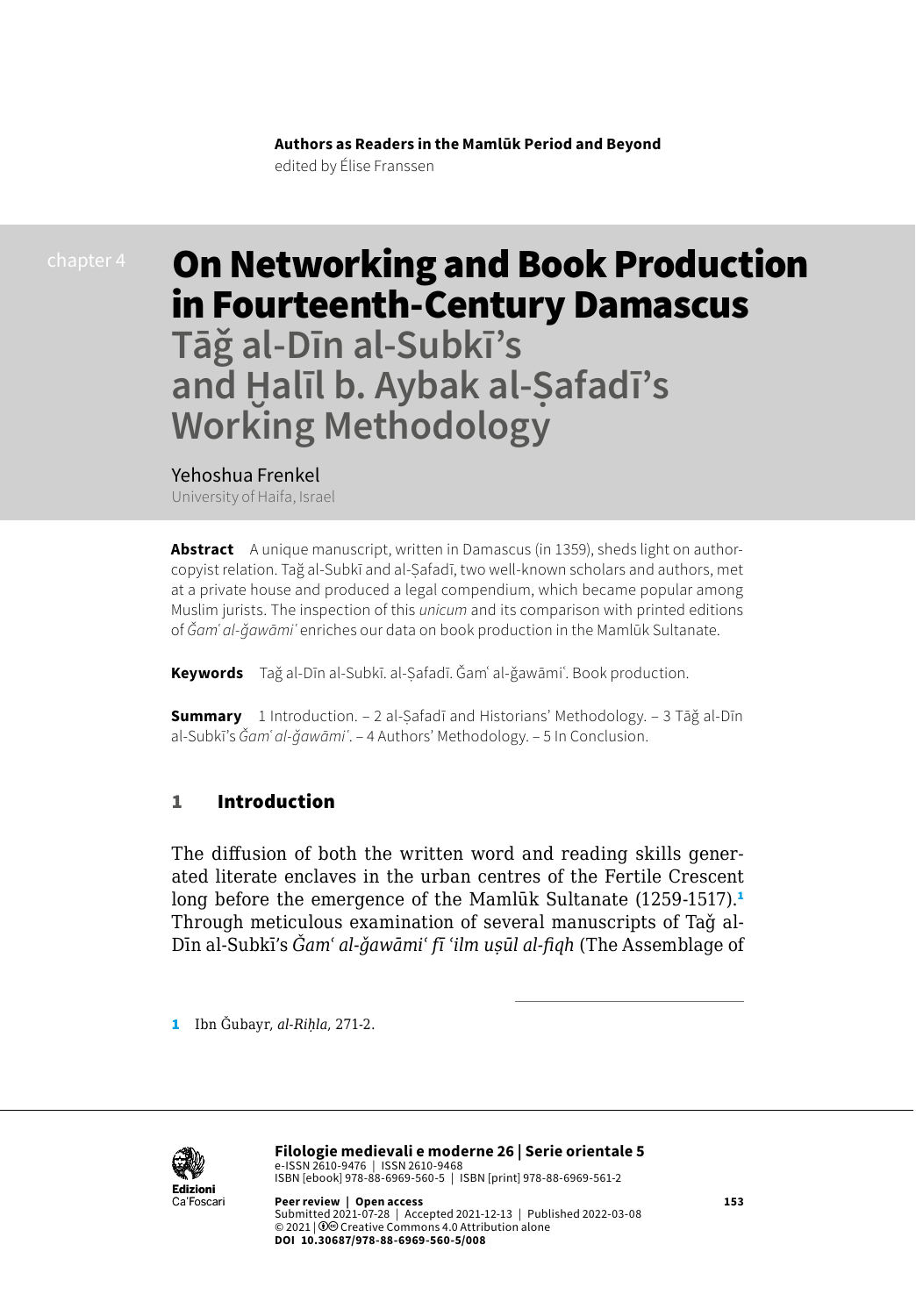Numerous [books] on the Principles of Islamic Jurisprudence), this chapter investigates fourteenth-century Mamlūk authors' working methods. Its *point de départ* is that contemporaneous recipients (the audience) did not consider a book's manuscript as a completed recension. It was for them instead an open text, with changes inserted during its transmission. In support of my *thèse de travail* I will provide a condensed account of two prolific scholars who stand out in the fourteenth-century Damascene records. *Inter alia*, I will analyse accounts that cast light on authors' working methods and book production.

The reading and writing of books within the Mamlūk Sultanate was the art of transmitting facts and ideas, as well as amusing the audience. This creative activity was not always a silent practice. On the contrary, reading was often a collective aural routine. Voices flanked the word. Writing went hand in hand with listening/reciting. The aural transmission was an integral stage in the writings' transmission. The production of a book was often seen as a speech act and, hence, preliminary steps in the writing of a book could imply listening instead of silent reading.

There were several ways in which authors who worked in this era could obtain texts and read works that were written by past masters or by colleagues. To peruse works that interested them they could visit libraries,<sup>2</sup> participate in learning circles,<sup>3</sup> consult manuscripts,<sup>4</sup> borrow (*istaʿāra*),<sup>5</sup> buy manuscripts from booksellers (*warrāqūn*; *kutubiyyūn*) 6 or obtain autographs and/or holographs (*malaktu-hu biḫaṭṭi-hi*) 7 and gain transmission licenses (*iǧāza*).<sup>8</sup> The act of private acquisition did not result in the vanishing of a text, which continued to surface in the communal space. This is visible in many manuscripts that bear the mark *waqf* (endowment).

5 Ibn ʿAsākir, *Taʾrīḫ madīnat dimašq*, 52: 196 (*fa-staʿāra-hu minī Abū Bakr fa-raddahu baʿda sinīn*).

6 Behrens-Abouseif 2018, 71-6.

7 al-Ṣafadī, *al-Wāfī*, 18: 528; al-Biqāʿī, *ʿUnwān*, 4: 122 (*wa-raʾytu ḫaṭṭa Ibn al-Ǧazarī bi-ḏalika*), 150 (*kataba lī bi-ḫaṭṭi-hi*); al-ʾUdfuwī, *al-Ṭāliʿ*, 654.

<sup>2</sup> al-ʾUdfuwī, *al-Ṭāliʿ*, 46 (*wa-waǧadtu anā bi-Asnā kitāban sammā-hu ṣāḥibu-hu*); Hirschler 2012; 2020.

<sup>3</sup> Leder et al. 1996.

<sup>4</sup> Ibn Ḥaǧar al-ʿAsqalānī, *al-Durar*, 1: 9 (*qaraʾtu tarǧamata-hu bi-ḫaṭṭi al-quṭubi al-Ḥalabī fī taʾriḫi Miṣra*), 10 (*raʾytu bi-ḫaṭṭi-hi ǧuzʾan aḫraǧa-hu li-nasfi-hi*), 13 (*qaraʾtu ḏalika bi-ḫaṭṭi Ibn Sukr*).

<sup>8</sup> al-Biqāʿī, *ʿUnwān*, 4: 177; Chamberlain 1994, 15, 49; Ducène 2006; Arjmand 2018; Vajda 2012; Witkam 2012.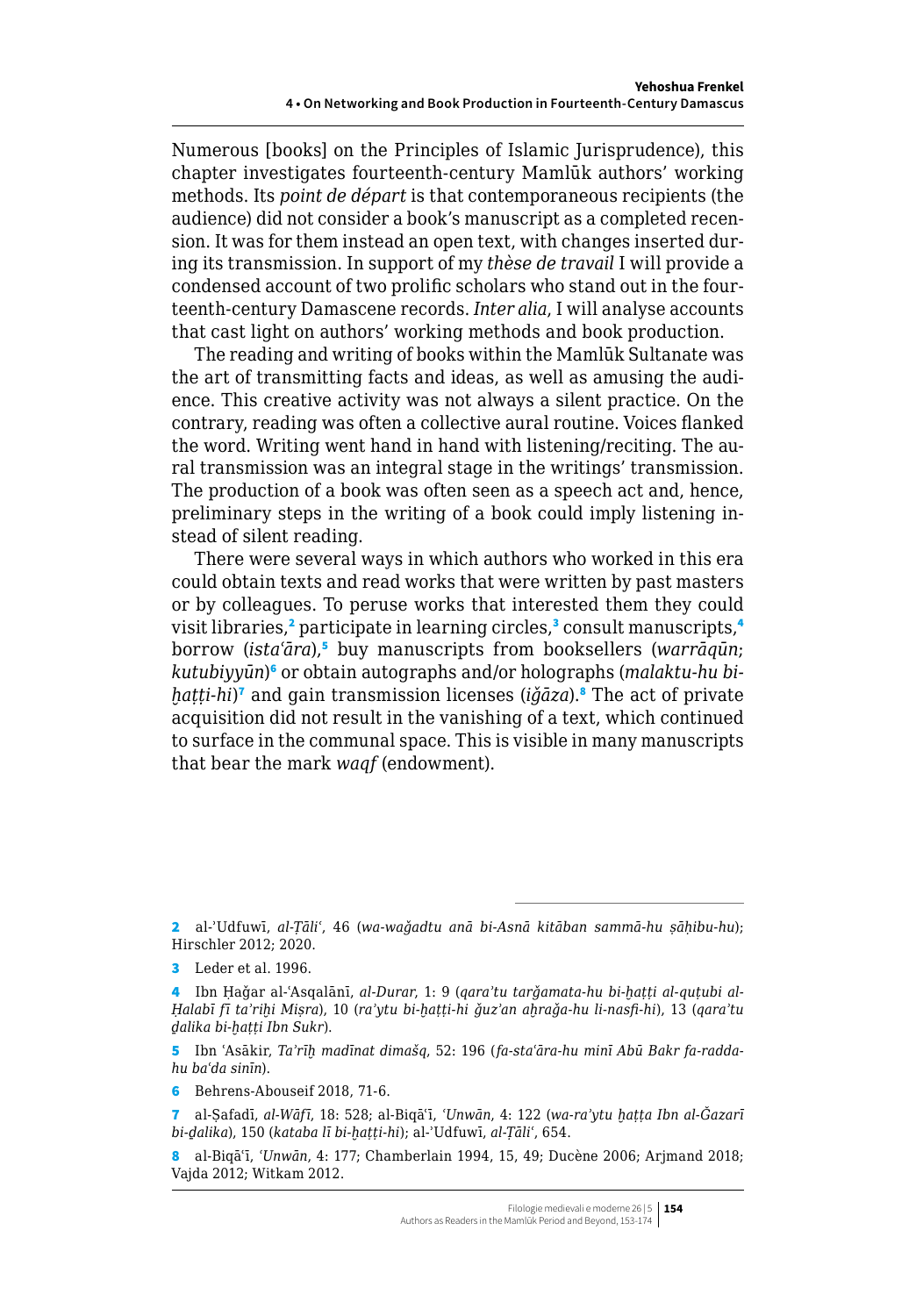Students sought out revered men of letters.<sup>9</sup> They studied with them, reciting aloud before them (*qaraʾtu ʿalay-hi*), or listened to an author reading from his compilations (*samiʿtu*) 10 or otherwise presenting a text (*ʿaraḍa*).<sup>11</sup> The aural communication was an integral stage in written transmission. Reciting aloud textual productions,<sup>12</sup> such as exegeses, religious sciences, literary works and poetry, was a common group practice, as we learn from many jottings at the end of works that refer to public performances of reciting and listening (*qaraʾa/ samiʿa*).<sup>13</sup> Hearing the text went hand in hand with seeing it written.

Audiences who listened to the dictation of a book often used written notes while copying (*qultu wa-aḥḍara lī waraqa*) <sup>14</sup> their masters' manuscripts (*naqaltu min ḫaṭṭi-hi*),<sup>15</sup> summarising their books (*talḫīṣ*) 16 and toiling to produce high quality works (*al-šayḫ al-muṯābir*).<sup>17</sup> The opening remarks by Abū Saʿīd Ḫalīl b. al-ʿĀlāʾī, who studied in Damascus with al-Ḏahabī (*baʿda an qaraʾtu ʿalay-hi*),<sup>18</sup> provides one example among many records of this undertaking. In one of his impressive onomastic productions, al-Dahabī<sup>19</sup> furnishes a short entry on Taqī al-Dīn Abū al-Ḥasan ʿAli b. ʿAbd al-Kāfī al-Subkī (683-756/1284-1355), the father of Tāǧ al-Dīn (727-771/1327-1370), whose *Ǧamʿ al-ǧawāmiʿ fī ʿilm uṣūl al-fiqh* serves as the hub of the present study. The great Damascene scholar declares: "I listened to his reading and he listened to mine" (*samiʿtu ʿalay-hi wa-samiʿa minnī*).<sup>20</sup>

This technique of transmission was not restricted to *ḥadīṯ*, Qurʾān exegeses or jurisdiction, but was common also in poetry and literary

9 al-Ṣafadī, *Aʿyān*, 5: 327, 353 (no. 1831; *ustāḏu-nā* [Ibn Ḥayyān] *sulṭān ʿilm al-naḥw*). 10 al-ʾUdfuwī, *al-Ṭāliʿ*, 58 fn. 13.

11 al-Biqāʿī, *ʿUnwān*, 4: 14 (no. 359), 98 (no. 389), 105 (*wa-kataba wa-samiʿa al-kutuba*), 125 (*amlā ʿalayya*).

12 Snow in Damascus (744/1344) stimulated al-Subkī and al-Safadī to compose stanzas describing this climate event. They exchanged letters about it and we may assume that they were read collectively. See al-Ṣafadī, *Alḥān*, 2: 15.

13 Little 1976, 199; Frenkel 2006a; 2006b.

14 al-Biqāʿī, *ʿUnwān*, 4: 176.

15 al-Biqāʿī, *ʿUnwān*, 4: 5, 6; al-ʾUdfuwī, *al-Ṭāliʿ*, 46 (*ḏakara-hu al-šayḫ al-manbiǧī fī taʾrīḫi-hi allaḏī ṣannafa-hu wa-huwa musawwadāt bi-ḫaṭṭi-hi lam yubayyiḍ min-hu illā alqalīl wa-naqaltu min al-musawwadati fī haḏā al-kitābī mawāḍiʿa naqaltu-hā min ḫaṭṭihi*), 51, 649.

16 al-Suyūṭī, *Taʾrīḫ al-ḫulafāʾ*, 65.

17 al-Biqāʿī, *ʿUnwān*, 4: 58.

18 al-Ḏahabī, *Bayān*, 71; on al-ʿĀlāʾī, see Kızılkaya 2021, 114-18.

19 De Somogyi 1932; Bori 2016.

20 al-Ḏahabī, *al-Muʿǧam al-muḫtaṣṣ*, 166 (no. 204). All translations were made by the Author.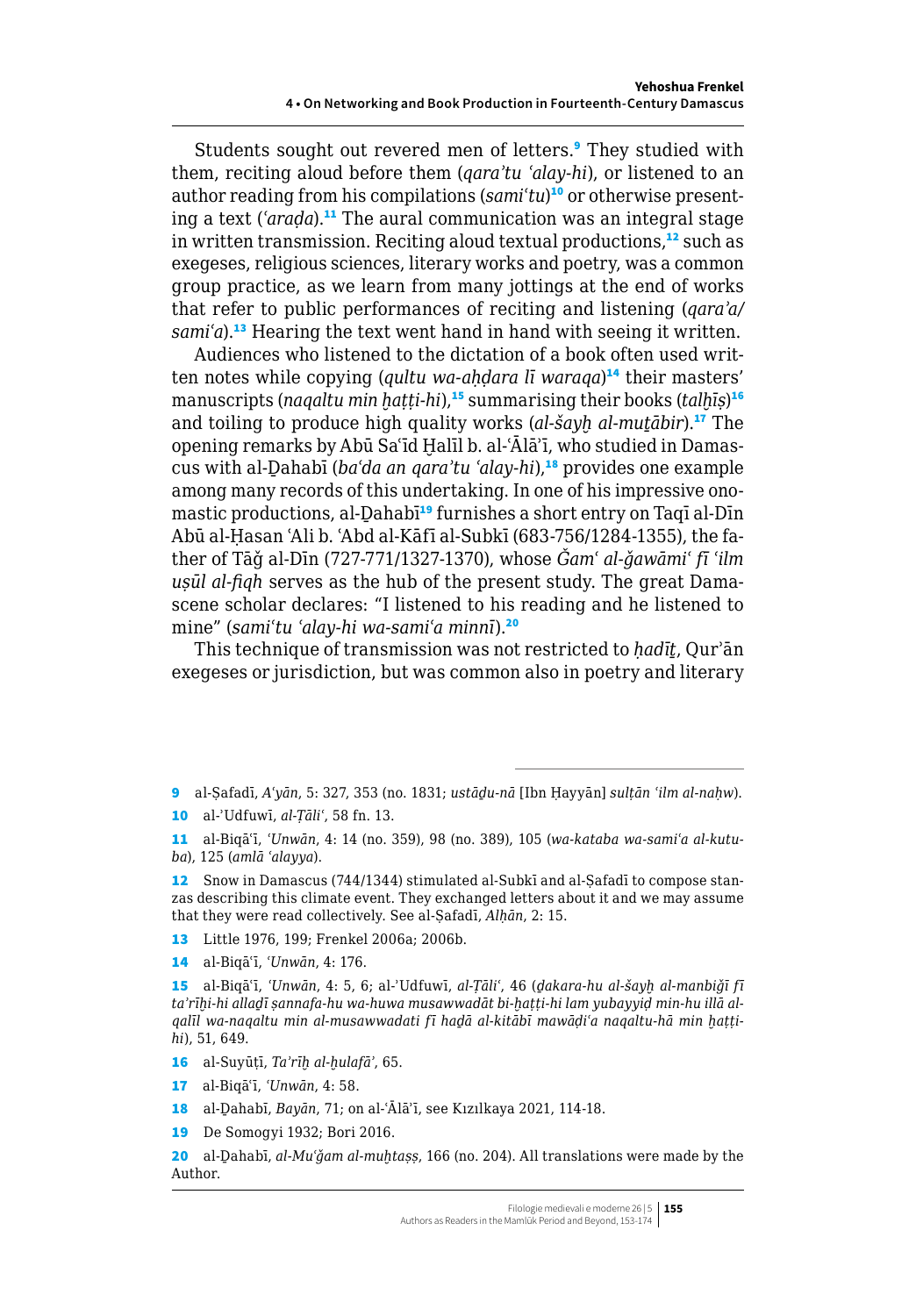works.<sup>21</sup> Evidence of it can be traced in sources that report on the production of books. This working method provides a basis for assuming that the copyists or the transmitters regarded the text as open to interpretations (*šarḥ*), abridgments (*talḫīṣ*; *muḫtaṣar*) and continuations (*ḏayl*), similar to their activity when discussing each other's texts together. They did not erase the authors' names; on the contrary, they used the authors' works and names as bases on which rested a complex structure of other texts.

Based upon his in-depth investigation of al-Nuwayrī, Elias Muhanna concludes that "copying [*nasḫ*]involved more than mere replication of exemplary manuscripts. Some level of editing and markup was not only considered acceptable, but was expected from a good scribe".<sup>22</sup> Contemporaneous recipients did not consider these agents' interventions as a corruption of the author's recension. The evolution of abridged compendia (*muḫtaṣar*s) supports this deduction.<sup>23</sup> Yet, this very common technique of book circulation does not rule out self-production, namely the compilation of books by an author who inscribed a draft (*musawwada*) and later produced a fair copy (*mubayyaḍa*).<sup>24</sup>

The above-mentioned sources (i.e. authorisation certificates (*iǧāzāt*), transmission records (*samāʿāt*), colophons, and title pages), and also chronicles and biographical dictionaries, provide an emic view of the textual production in Mamlūk Damascus and highlight circles of scholars, $25$  their learning and compilation. Nevertheless, this rich documentation does not fully illuminate the working techniques of such authors and the way they read texts/listened to the voice of masters and selected, reused or discarded information gathered in this way. In order to gather information that reveals their practices and methods we should look at another sort of contemporary source: references within the works that record transmission of textual production and name works consulted by authors.<sup>26</sup> Some information on working methods and personal meetings can also be traced in manuscript marginalia.

<sup>21</sup> al-Biqāʿī, *ʿUnwān*, 4: 13; al-Ṣafadī, *Aʿyān*, 5: 334 ("listening to lyric love poems [*ġazal*] he [Ibn Ḥayyān] took the liberty of shedding tears"), 341 ("he authorised [*iǧāza*] me, the writer of these lines [al-Ṣafadī], to transmit literary compilations [*al-taṣānīf aladabiyya*])".

<sup>22</sup> Muhanna 2020, 238.

<sup>23</sup> Ibn Ḫaldūn, *al-Muqaddima*, 5: 280 [Rosenthal, *The Muqaddimah*, 3: 290-1]; Arazi 1993; al-Šaykh 1994, 343-4.

<sup>24</sup> Ibn Ḥaǧar al-ʿAsqalānī, *al-Durar*, 1: 26 (*wa-nasaḫa ġāliba taṣānīfi-hi bi-ḫaṭṭi-hi*).

<sup>25</sup> al-Ṣafadī, *al-Wāfī*, 2: 164 (*aḫbaranī min lafẓi-hi bi-mawlidi-hi*), 165 (*aḫbaranī Taqī al-Dīn al-Subkī*).

<sup>26</sup> Ibn Kaṯīr, *al-Bidāya*, 9: 338, 339 (*wa-qad ḥarraranā ḏalika fī al-tafsīr; wa-qad ḏakarnā*), 340 (*wa-ḏakara fī kitābi-hi*), 355, 411 (*qāla fī dīwāni-hi al-maktūb*).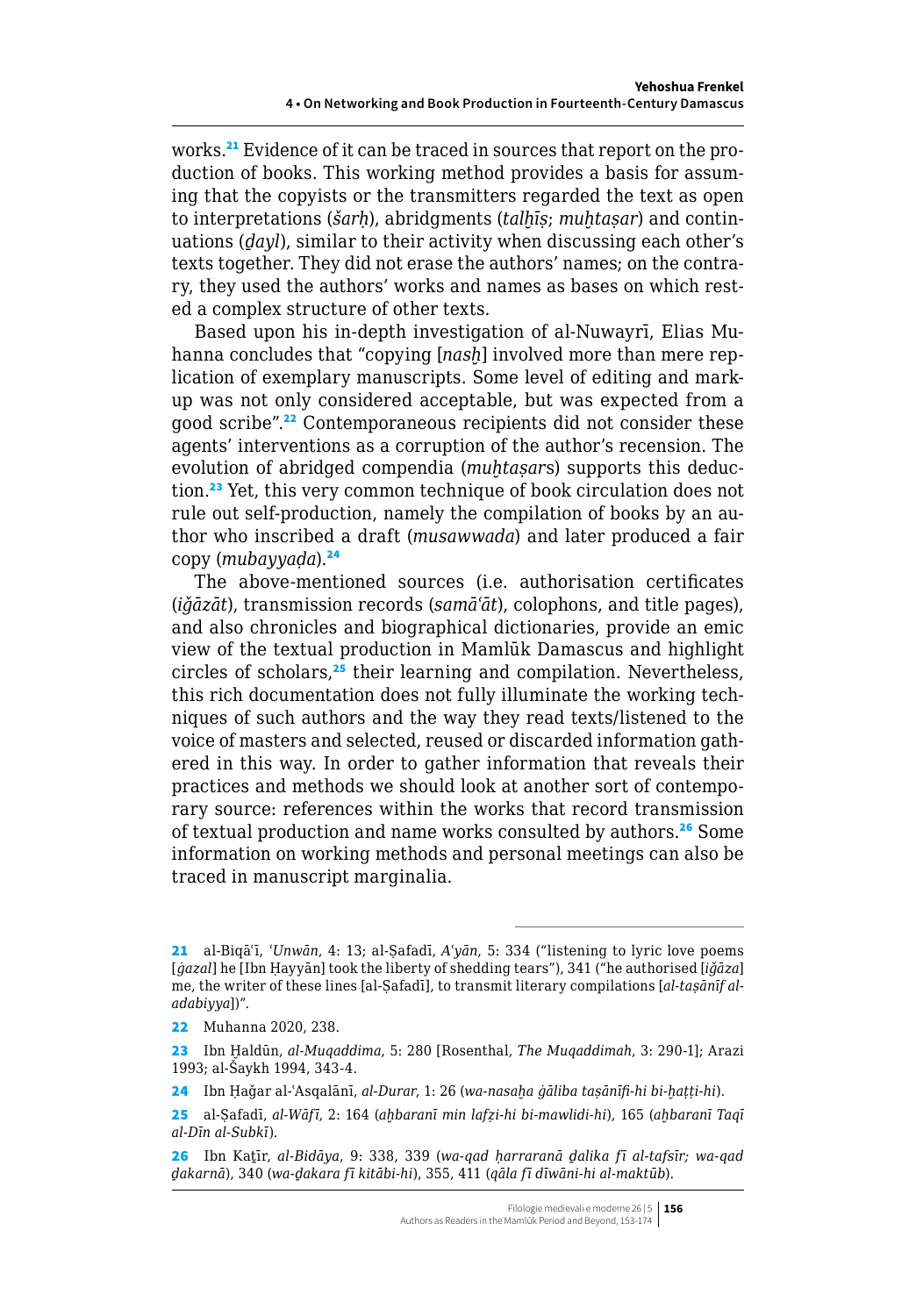As already indicated, three protagonists, Taqī al-Dīn al-Subkī, Tāǧ al-Dīn al-Subkī, and Ḫalīl b. Aybak al-Ṣafadī (696-764/1297-1363) serve as the focus of the present article. Looking at them through the prism of a unique Mamlūk document that fortunately reached us, we are able to investigate techniques of textual production and transmission of books in fourteenth-century Damascus. The document in question is an understudied manuscript of Tāǧ al-Dīn al-Subkī's *Ǧamʿ al-ǧawāmiʿ* in the handwriting of Ḫalīl b. Aybak al-Ṣafadī. This latter prolific author recorded, rather than copied, a legal work that had been compiled by Tāǧ al-Dīn al-Subkī, his companion and the son of his celebrated teacher.<sup>27</sup>

As such, this manuscript illuminates the circumstances surrounding communication between an author and a scribe. From that data we can, therefore, deduce more general conclusions on the relations between a man of letters and his devoted audience who, by recording his work, contributed to its dissemination. Producing a recension of his master's book, al-Safadī intervened as an agent, other than the author, in the transmission of that work.<sup>28</sup>

# 2 al-Ṣafadī and Historians' Methodology

Al-Ṣafadī is known as the author of several biographical dictionaries and other works, and historians of Mamlūk textual production agree on his importance. Analysis of Middle Islamic Arabic textual production reveals that, in some of his compilations, al-Ṣafadī referred to earlier writings that were either composed by him or were comments on his social companions and intellectual circles.<sup>29</sup> Indeed, many of his writings inform his audience about his working techniques and practices in collecting data and, more generally, his method of textual production.<sup>30</sup> He often quotes paragraphs and verses, both short and long, from early and late Arab authors.

In several of his works, al-Safadī refers to this composition technique. The texts that he consulted, or copied, $31$  were employed by him in two opposing ways: on the one hand, as a source of inspiration, as

<sup>27</sup> On the close working relations between these two scholars, see Little 1976, 205.

<sup>28</sup> See chap. 3 of this book, by Élise Franssen, for more details about al-Safadī as a scribe.

<sup>29</sup> Little 1976, 197.

<sup>30</sup> Ibn Kaṯīr, *al-Fuṣūl*, 29 (*wa-qad aḥbabtu an uʿaliqqu taḏkiratan fī ḏalika li-takūn maḫalan ilay-hi, anmūḏaǧan wa-ʿawnan la-hu wa-ʿalay-hi*).

<sup>31</sup> al-Ṣafadī, *Aʿyān al-ʿaṣr*, 5: 331 (no. 1831): "He [Ibn Ḥayyān] composed a great number of works [*taṣānīf*] that were distributed all over [*sāra wa-ṭāra*]. They spread all over but did not vanish. The gleaming books were read and copied [*nusiḫat*]. Preserving the books of past generations' fallacies did not alter them".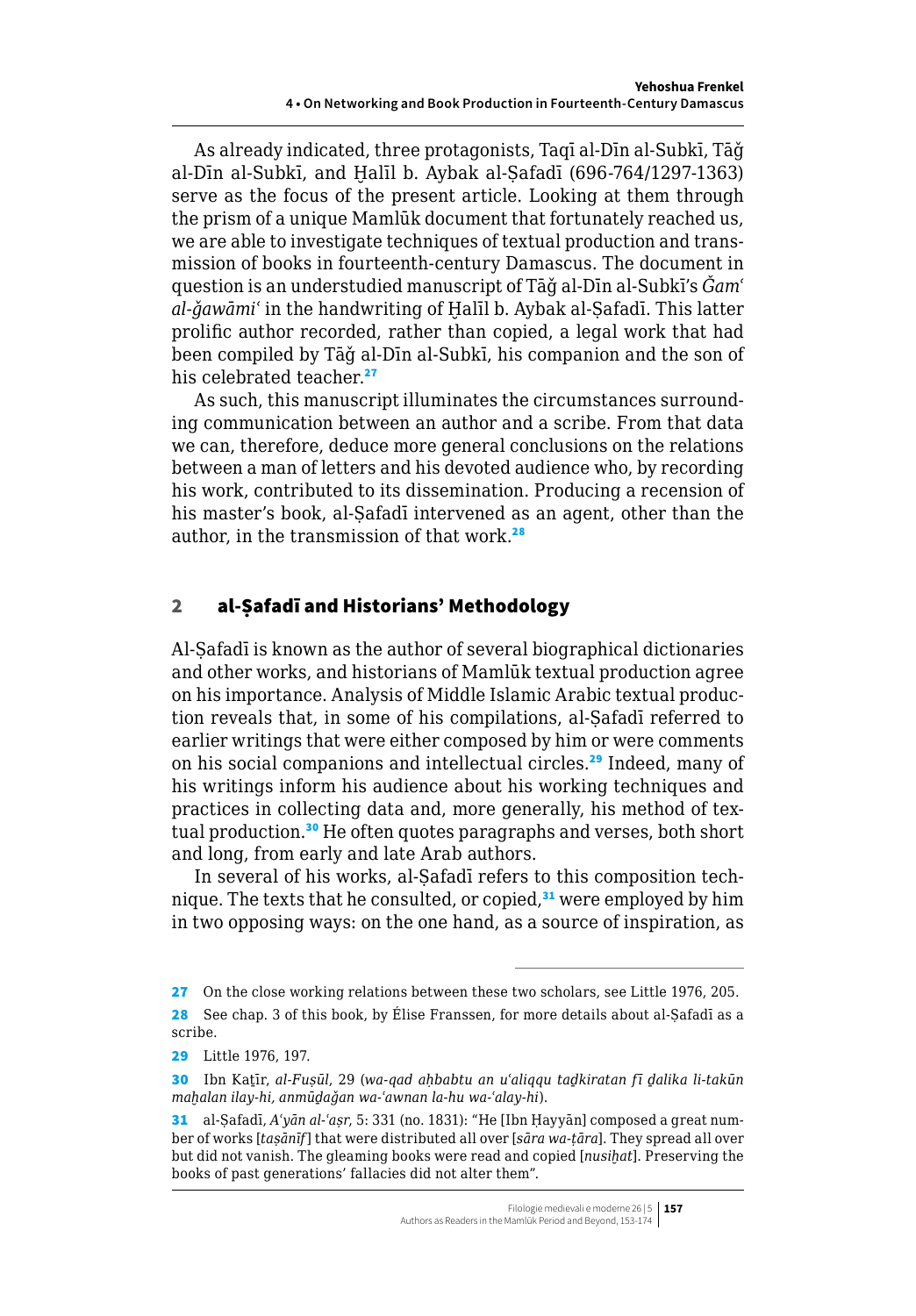a model; and on the other hand, as examples of mistakes that should be avoided, references that should be corrected.<sup>32</sup> A case in point is al-Ṣafadī's detailed biography of ʿUṯmān b. Ḥāǧib al-Mālikī (570- 646/1177-1249), within which the biographer narrates:

[the] šayḫ Šams al-Dīn [al-Ḏahabī] says:<sup>33</sup> I copied [*wa-naqaltu*] from a manuscript in the hand of [*min hatti*] the jurist al-Tuhī al-Šāfiʿī whom I already mentioned earlier in my book. He wrote a dissertation [*taʿlīq*] on Ibn Ḥāǧib but did not complete it; Ibn Ḫallīkān has also mentioned him; I learned that Ibn al-Wakīl has provided a similar account.<sup>34</sup>

Several paragraphs of *al-Wāfī bi al-wafayāt* (The Continuum List of Deceased Men), one of al-Ṣafadī's major compilations, illustrate al-Ṣafadī's close relations with the al-Subkī family. In the introduction to this multi-volume work, he presents the history of Arab historiography and adds guidelines for those who are engaged in producing historical works. These lines support and further illuminate my argument regarding inter-author relations. This paragraph is based on a long quotation (*naqaltu min ḫaṭṭi al-imāmi*) from Taqī al-Dīn al-Subkī's handwriting:

I copied the following lines from a text that the grand savant, *šayḫ al-Islām*, the chief judge Taqī al-Dīn Abī al-Ḥasan ʿAlī b. ʿAbd al-Kāfī al-Subkī al-Šāfiʿī had written himself [*min ḫaṭṭi*]. [It says]: "While compiling [*naqala*] from a written record, the faithful historian should concern himself with a literal transmission rather than an interpretative one. The data that he transmits should be in the words that have been recorded [*muḏākara*] by him, and which subsequently should be written down accurately. He should name the author of the text that he transmits. He should differentiate between the text transmitted by him and paragraphs added by him. In biographies [*tarǧama*] written by him he should meet four essential conditions. This is required even in cases that he either extends the biography or shortens it. He should know the circumstances of the person he portrays, his learning, religiosity and other qualities. Although it is very difficult to meet it, this obligation should not be missed [*wa-haḏā ʿazīz ǧiddan*]. He should have a comprehensive knowledge of the vocabulary and obtain a very eloquent style when depicting the subject of the biography. He should portray all the circumstances of this person and his features. Describ-

32 al-Ṣafadi, *Taṣḥīh*.

34 al-Ṣafadī, *al-Wafī*, 19: 490-5.

<sup>33</sup> al-Ḏahabī, *Taʾrīkh al-islām*, 48: 320.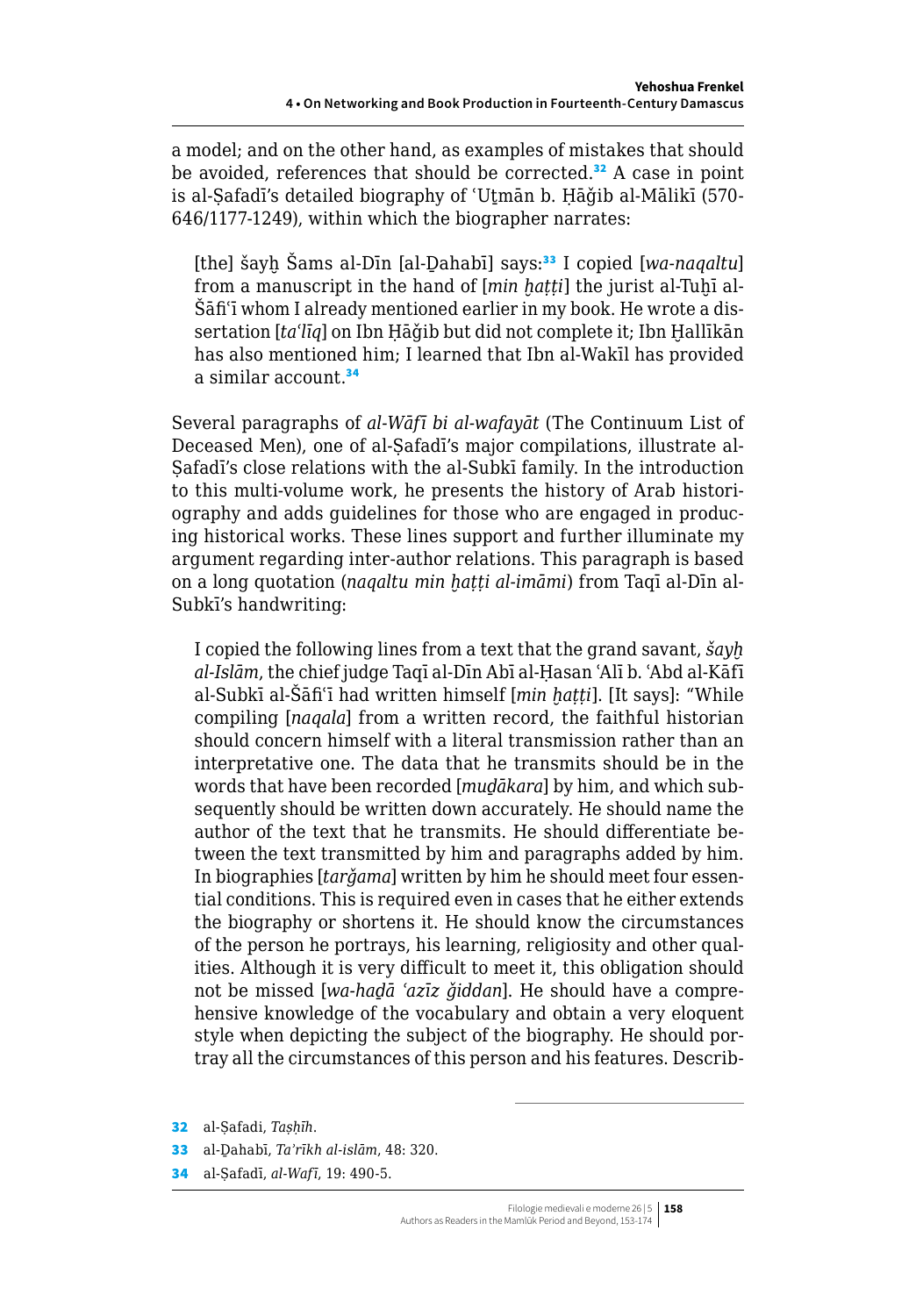ing him, he should be very precise, not adding unnecessary data and not omitting necessary information. Emotions should not govern his depiction, which in the case of a person whom he loves will lead his flattering efforts astray and will cause him to accumulate needless words. And in the opposite case it will result in neglecting essential words. Hence, he should avoid emotions and should not give into sentiments; indeed, this is very difficult. Sound evaluation should lead the biographer while depicting someone he does not like, and he must advance along the path of even and balanced composition. These are four primary stipulations and to them can be added an additional fifth one. Only the combined stipulations enable the biographer to produce a sound portrayal and balanced picture. The most difficult among these primary stipulations is the evaluation of a person's scholarship. To evaluate correctly the person who concerns him, the biographer must know profoundly all the branches of science and must be familiar with the scholarly production of the subject of the biography".<sup>35</sup>

In al-Ṣafadī's biography of al-Ḏahabī we read:

Kamāl al-Dīn b. al-Zamlakānī (d. 727/1327) read al-Ḏahabī's history [*taʾrīḫihi al-kabīr al-musammā bi-taʾrīḫ al-islām*] carefully, inspecting section after section till he completed surveying [*mutāla<sup>c</sup>a*] it. He concluded his reading with the remark: "This is a fine scholarly work, I studied it and gained from it. I read with him a considerable number of his compilations [*taṣānīf*]. Reading them I did not stumble upon the dullness [*ǧumūd*] of *ḥadīṯ* scholars nor upon the ponderousness [*kūdana*] of transmitters. On the contrary, he [al-Ḏahabī] is a scholar with deep insight. He makes sharp analysis of opinions [*ḏarba*] and piercing evaluation of past scholars' methodology and of sages' writings. I was deeply impressed by his working practice. If, in his writings, he criticized a *ḥadīṯ*, he would first clarify its meaning and indicate its weak points or faults in the chain of transmission, pointing out deficiency of transmitters. Only with him and in his writings did I find this high quality of working habits".<sup>36</sup>

In both quotations al-Ṣafadī provides guidelines for the historian who is engaged in compiling a book. He advises him about collecting data and evaluating it, yet he does not mention originality. Moreover, the subtext of al-Ṣafadī's advice amplifies the conformism of writers. Although an author should not avoid a critical approach to texts

<sup>35</sup> al-Ṣafadī in Amar 1911, 44-7; Ritter 1962, 1: 46.

<sup>36</sup> al-Ṣafadī, *al-Wāfī*, 2: 163.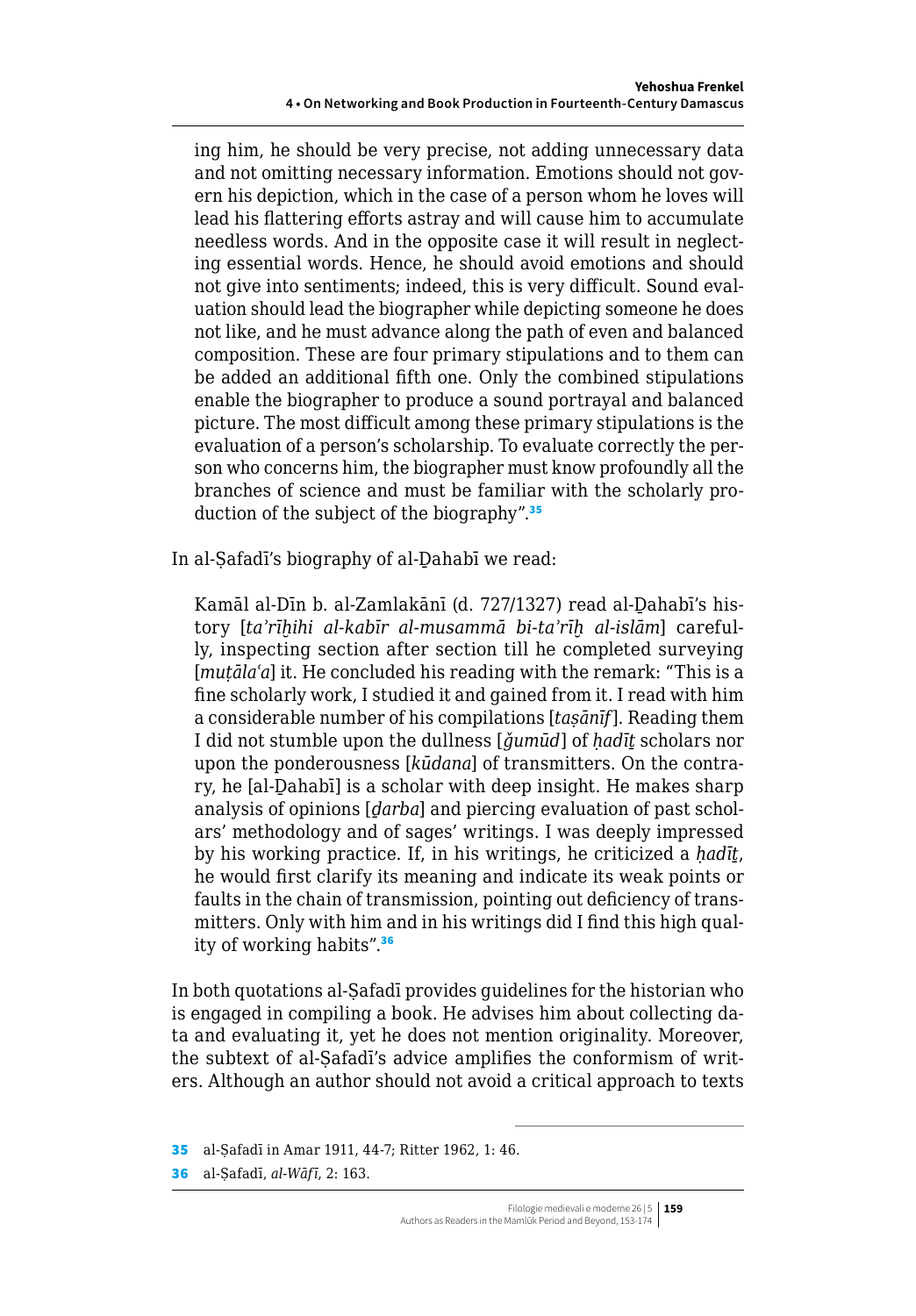consulted by him, he is advised to follow his predecessors and to refrain from breaking the literary lines.

Concentrating on a *unicum* text, namely the copy of  $\check{G}$ *am' alǧawāmiʿ* in al-Ṣafadī's handwriting, I will look into al-Ṣafadī's role in writing down his master's recitations and in the transmission of the book's draft.

# 3 Tāǧ al-Dīn al-Subkī's *Ǧamʿ al-ǧawāmiʿ*

Taqī al-Dīn 'Ali b. 'Abd al-Kāfī al-Subkī<sup>37</sup> was an eminent Mamlūk scholar and jurist whose intellectual productions were favourably received during his lifetime and among Šafiʿite, and it continues to the present day.<sup>38</sup> The list of his works is impressive, containing approximately 30 books and numerous epistles that cover a vast range of subjects, from grammar to jurisdiction. This productivity boosted his social position and intellectual fame; in Damascus, and villages in the city's green belt, students gathered around him. They studied *ḥadīṯ* and jurisdiction with the master, who held several high ranking scholarly and juridical positions.<sup>39</sup> As we shall see, some among them transcribed his lectures, and these manuscripts circulated among book-reading communities. Among his students were his son Tāǧ al-Dīn and al-Ṣafadī.

Tāǧ al-Dīn al-Subkī is considered the most illustrious member of the well-known family of Shāfiʿī *ʿulamāʾ* from the Mamlūk period.<sup>40</sup> He composed a considerable number of books, including, among other subjects, biographies and texts on juridical administration and jurisdiction.<sup>41</sup> Tāǧ al-Dīn al-Subkī's *Ǧamʿ al-ǧawāmiʿ*, the book under consideration here, was well-received in Mamlūk society, as demonstrated by the amount of exegeses composed in the decades that followed.42 Its popularity among Arabic-speaking Muslim audiences en-

<sup>37</sup> The earliest account of his life was written by his son Tağ al-Dīn al-Subkī in his great biographical dictionary of eminent Šafiʿites (*al-Ṭabaqāt al-Šāfiʿīya al-kubrā*). Aḥmad b. Ibrāhīm al-Šāfiʿī copied this long entry as an independent booklet, titled *Kitāb Iʿlām alaʿlām bi-manāqib šayḫ al-Islām qāḍī al-quḍāh ʿAlī al-Subkī raḥimahu Allāhu* informing the learned public about the virtues of the late Muslim leader and chief judge ʿAlī al-Subkī (in 17 Šaʿbān 766/9 May 1365). A joint examination of the various manuscripts of al-Subkī, *al-Ṭabaqāt al-Šāfiʿīya* and a comparison with his *Kitāb Iʿlām* resulted in the conclusion that the booklet version of the biography contains a limited number of changes. See *Kitāb Iʿlām* (Princeton University Library, Islamic Manuscripts, MS Ar. Garrett no. 2258Y).

<sup>38</sup> Thomas, Mallett 2013, 5: 88-91; Schacht 1997.

<sup>39</sup> al-Ḏahabī, *Muʿǧam a*, 2: 34 (no. 355); Ibn Kaṯīr, *al-Bidāya*, 18: 566.

<sup>40</sup> Berkey 2010.

<sup>41</sup> For his teachers see Ibn Saʿd al-Ṣāliḥī, *Muʿǧam šuyūḫ al-Subkī*. For his works Brockelmann 2016, 2: 92-3.

<sup>42</sup> The first one was actually written by al-Subkī himself. al-Subkī, *Manʿ al-mawāniʿ*, 1: 369.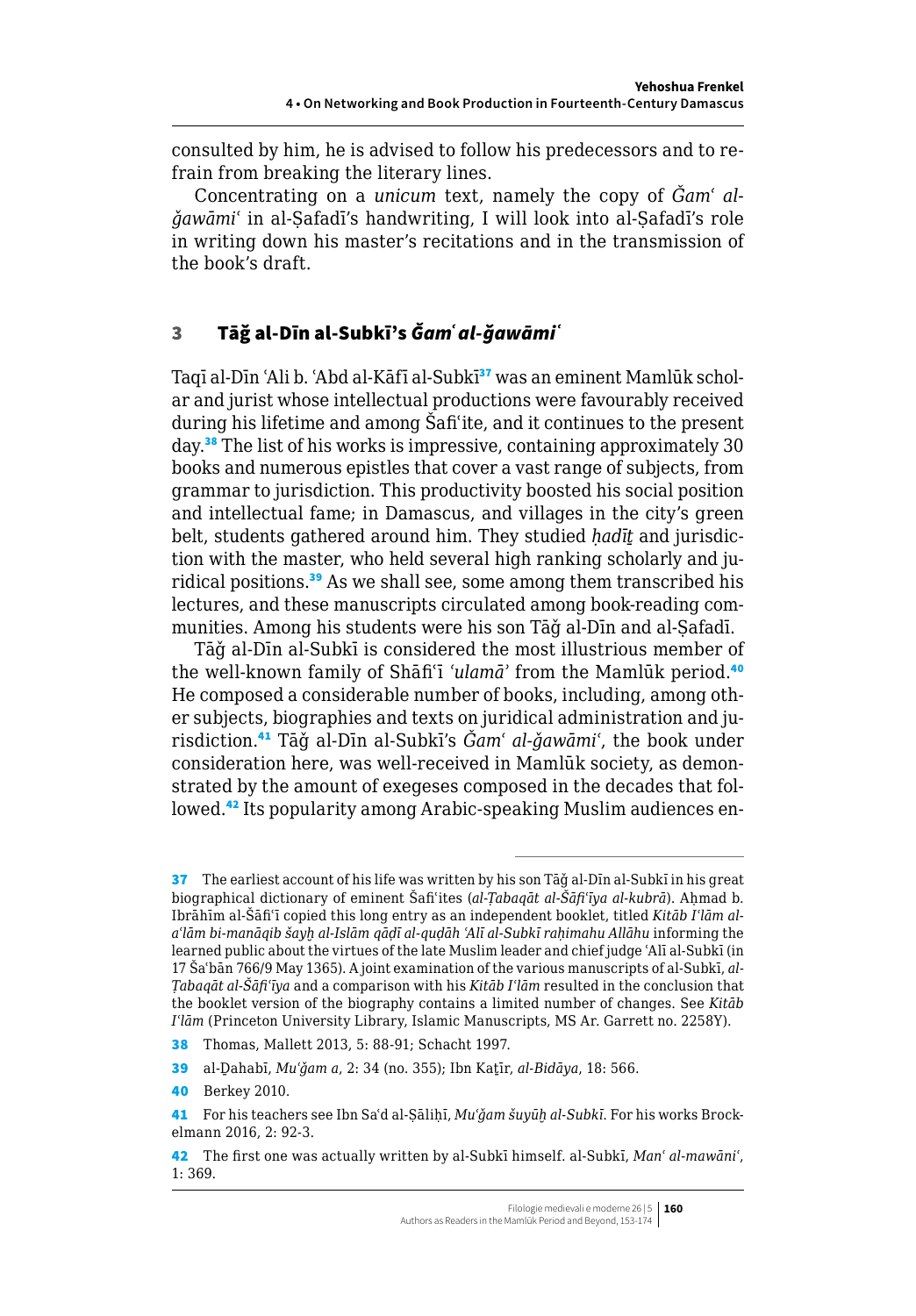couraged them to facilitate access to it and they worked diligently to achieve this goal.<sup>43</sup> According to my estimation, at least four authors wrote exegeses on this work of al-Subkī during the first century after the book's composition.

The circulation of such pre-modern exegeses of the *Ǧamʿ alǧawāmiʿ*, as well as the publication of several modern editions of the book, illuminate al-Subkī's prominent position in Islamic juridical studies and the reception of his scholarship, at least among the Šāfiʿites. However, it seems that the recensions currently circulating fail to collate all of the interesting manuscripts of the book.<sup>44</sup> Editors of these editions of the *Ǧamʿ* do not refer, to the best of my knowledge, to the manuscript stored at the library of Princeton University (copied in 921/1515). Its colophon reads:

The complier [*muṣannif*] completed the fair copy of [this work] [*kāna tamām bayāḍi-hi*] in his dwelling at al-Dahīša, in the village of al-Nayrab in the suburb of Damascus on the last watch of the night of 1 Dū al-Ḥiǧǧa 760/3 November 1359.45

A second manuscript that did not catch the attention of modern editors is kept in Jerusalem, at the National Library of Israel (henceforth NLI); this manuscript of al-Subkī's compilation was handwritten by al-Ṣafadī. This recension ends with a colophon written and signed by al-Safadī, which means that we are facing with a holograph:<sup>46</sup> this manuscript was written entirely in al-Ṣafadī's hand. It opens with a blurb (*taqrīz*), a short poem put down in al-Safadī's handwriting.<sup>47</sup>

This is a compilation by our master and leader Abū al-Naṣr ʿAbd al-Wahhāb al-Subkī. I, Ḫalīl b. Aybak al-Ṣafadī, wrote this blurb [*taqrīz*] of that composition:

<sup>43</sup> al-Zarkašī 2000; Ibn al-ʿIrāqī al-Kurdī al-Qāhirī ʿal-Šāfiʿī 2004; al-Maḥallī al-Šāfiʿī, 2005; al-Waqqād al-Azharī 2006.

<sup>44</sup> Ed. by ʿAbd al-Munʿim Ḫalīl Ibrāhīm (1424/2003) and ʿAqīlah Ḥusayn (1432/2011). The Nation al Library of Israel, in Jerusalem, stacks a second manuscript of the *Ǧamʿ al-ǧawāmiʿ* (Yahuda, *maǧmūʿa* 274: it is an Ottoman collection of 10 titles).

<sup>45</sup> al-Subkī, *Ǧamʿ al-ǧawāmiʿ fī ʿilm uṣūl al-fiqh* (Princeton Islamic Manuscripts, MS Ar. Garrett 4168Y), see appendix 3.

<sup>46</sup> On this term see Gacek 2020. Editor's note: technically speaking, the Author is mentioning a manuscript handwritten by another famous author, that is, a manuscript for which the scribe is also an author. 'Holograph' can be said when a manuscript is entirely in its author's hand. Since al-Ṣafadī is not the author of the *Ǧamʿ al-Ǧawāmiʿ*, the manuscript cannot be called a holograph. See Bauden, Franssen 2020 and Gacek 2020. On the contrary, the blurb mentioned below is holograph: it is the oeuvre of al-Safadī and it is in his hand.

<sup>47</sup> al-Biqāʿī, *ʿUnwān*, 4: 191; Rosenthal 1981; Levanoni 2013. See appendix 1 for the edition of this *taqrīẓ*.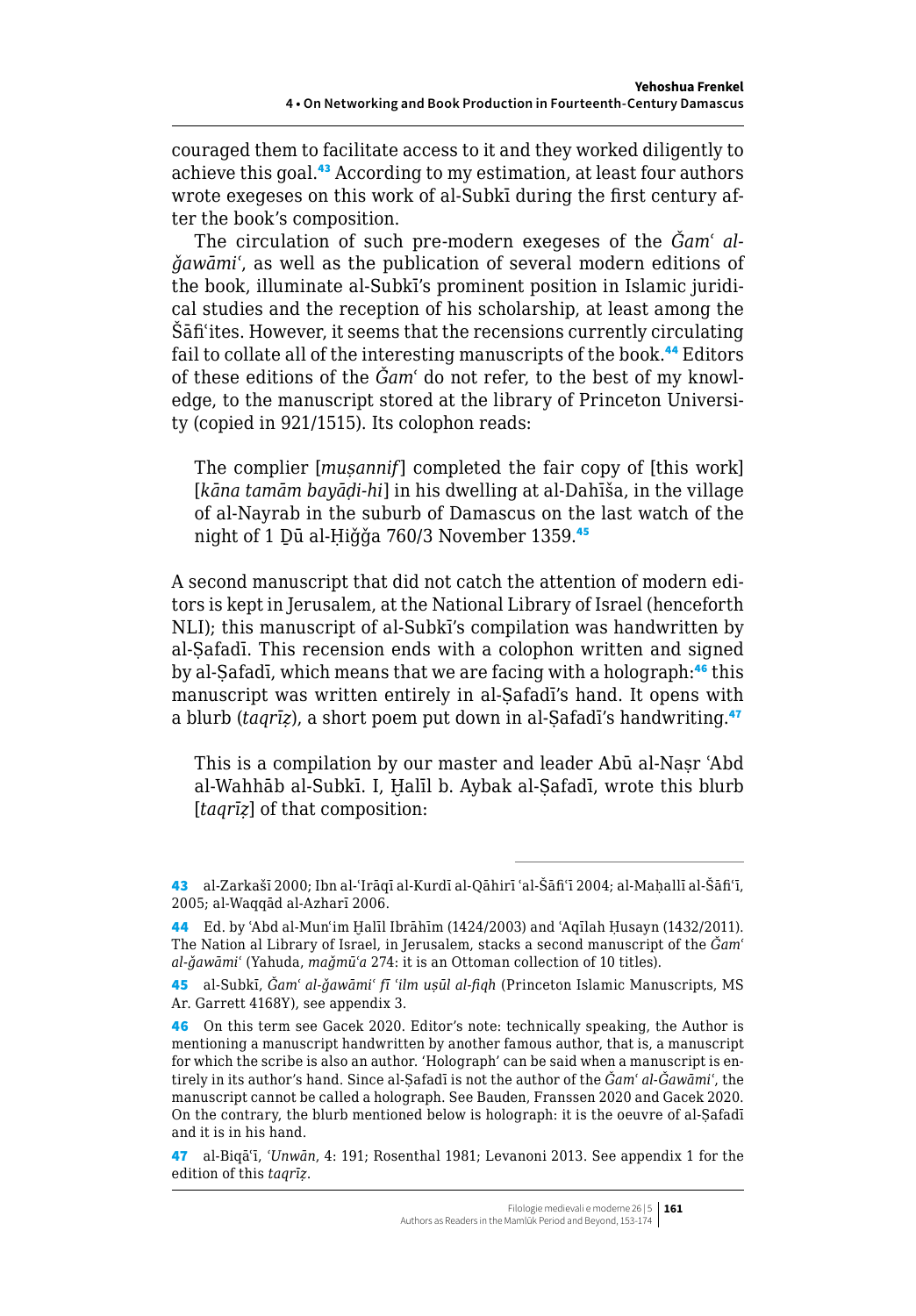"This is a book in Islamic law that incredibly transformed the perception of juridical principals [*uṣūl*] [in the Qurʾān and *ḥadīṯ* as they are applied by the judge].<sup>48</sup> If you were to ponder on the book's content you would find it a striking artefact.

This compilation [*ǧamʿ*] is an abridgment of an unmatched legal anthology. Disregarding it would damage you, so don't neglect it.<sup>49</sup> It exposed gleaming moons, its shining beams explore hidden topics.

Uniquely the book's author beamed, radiating steadily his merits.

Unafraid, he concluded his verdict decisively, neither a close opponent nor a remote adversary could disagree with him.

He directed and taught those who gathered around him, and every letter will profit us, even when we become old.

His eloquent speech refines and astonishes, and you will solemnly use it even if you do not understand a word in the text.

He accomplished marvellous achievements while epitomizing, adding highly sophisticated expressions to it.

He did not leave a single word without clearly explaining it, these exegeses by him are astonishing.

In an extremely pleasing and beautiful approach he combined the understanding of the Qurʾān and *ḥadīṯ*, the two sources of legal theory, with legal dialectic disputation [*ǧadal*],<sup>50</sup> providing an account of loose wording in an eloquent form.

As if tomorrow the *agama* lizard due to his eloquent talk will be saved and beloved.

Similarly, opposing him the sword's blade will decay.

The poor Ibn al-Ḥāǧib<sup>51</sup> is merely the chief guardian who stands at the gates of our eminent magistrate".

According to the colophon, al-Ṣafadī visited Tāǧ al-Dīn al-Subkī's home, where he listened to his master's lectures and dictations and wrote them down, resulting in a book. It reads:

Halīl b. Aybak al-Safadī, the scribe who inscribed this compilation [*kātibu-hu*], completed writing it down for his own usage [*taʿlīqihi li-nafsi-hi*] on the fifth of the month Rabīʿ II in the year 761 [24 February 1360] in the protected city of Damascus.<sup>52</sup>

<sup>48</sup> Calder 2010, 140; Musa 2014, 327.

<sup>49</sup> For a reference to Tāǧ al-Dīn al-Subkī's, *Ǧamʿ al-ǧawāmiʿ*, see Zakariyah 2015, 24.

<sup>50</sup> Siddiqui 2019.

<sup>51</sup> A reference to Ibn al-Ḥāǧib al-Mālikī's *Ǧāmiʿ al-ummahāt*.

<sup>52</sup> al-Subkī, *Ǧamʿ al-ǧawāmiʿ* (Jerusalem, NLI, MS Yah. Ar. 198). In addition to the above-mentioned manuscript of the *Ǧamʿ al-ǧawāmiʿ*, the NLI also owns some folios of al-Ṣafadī's *al-Wāfī*, which were not used by the editors of the two editions of this impor-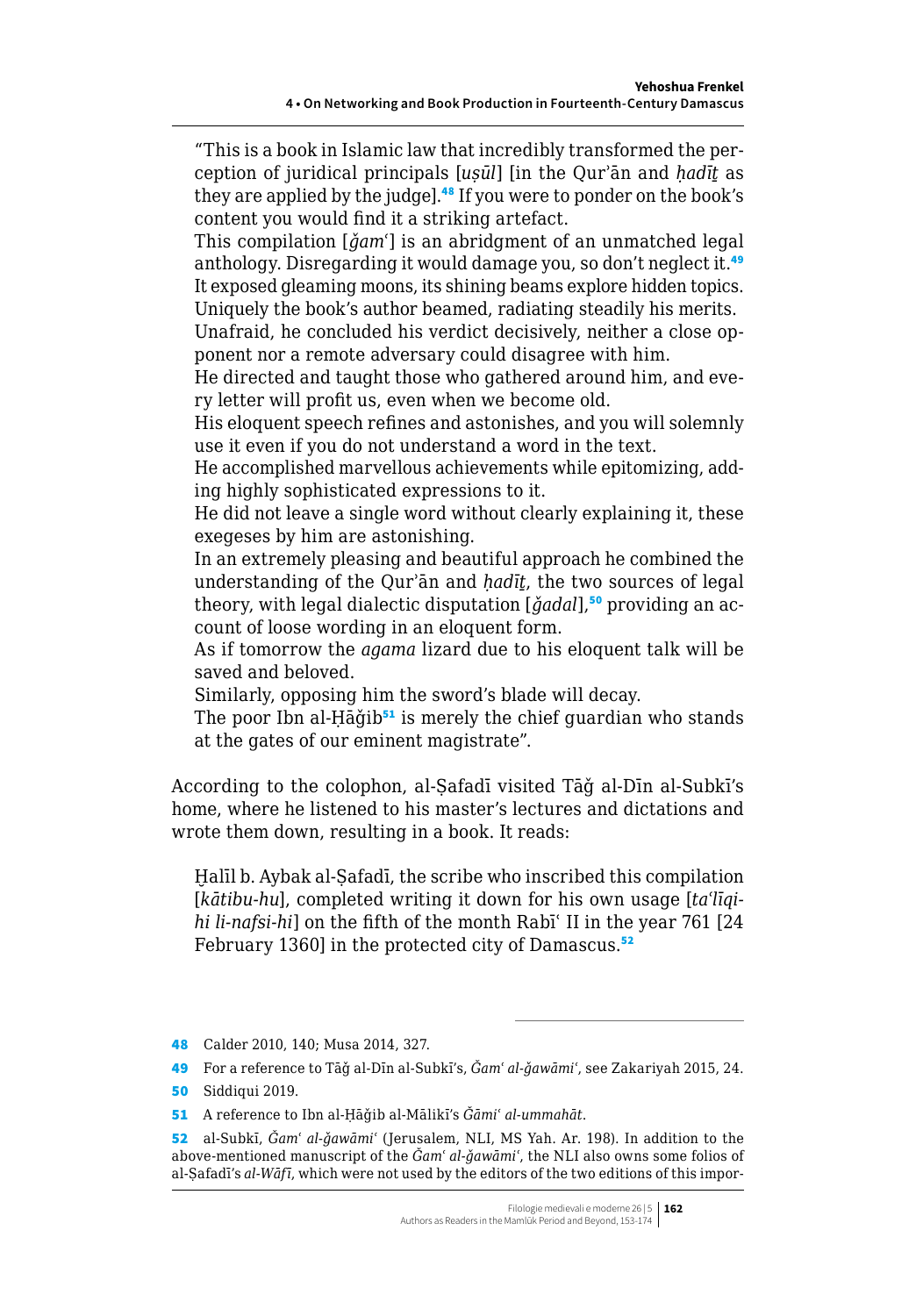This manuscript demonstrates that, although writing was the prevalent method of preservation and transmission of a book, dictating could sometimes be the preliminary stage of textual production. This explains minor distinctions between the manuscripts at our disposal. There was no final recension.

It should be added that this unique manuscript is not the only reference to the close relations between Tāǧ al-Dīn al-Subkī and al-Ṣafadī. Such closeness obliterates the borderlines that separate the two men, the master-writer and his student-scribe, particularly given that the age gap between them was not very wide. Occasionally they become a united entity that jointly produced a text, as will be demonstrated below. Moreover, in the earlier stage of their career, the two were joined by a third scholar, al-Subkī's father, Tāqī al-Dīn, creating a multi-generational set of writers and readers. This collaboration resembles the study and transmission of *ḥadīṯ* and is an additional verification of the holistic approach that characterises the Arab-Islamic Republic of Letters.<sup>53</sup>

Indeed, master-student relations are depicted in several other contemporaneous works. A case in point is the opening paragraph of al-ʾUdfuwī's treatise on *ṣūfī* doctrine. Ṣāliḥ b. ʿAbd Allāh al-Dimašqī al-Qaymarī notes that he wrote (*wa-ḏā ḫaṭṭī-hi wa-ṣaḥḥa ḏalika*) it at the house of Abū Ḥayyān in the Ṣāliḥiyya *madrasa* in Cairo, where the author (*muʾallif*) dictated his work (*samiʿa ǧamīʿa haḏā al-kitābi min lafẓi muʾallifi-hi al-šayḫ al-imām al-ʾUdfuwī bi-ḥuḍūri sayyidi-nā wašayḫi-nā Ibn Ḥayyān yawma al-ʾṯnayn ṯāmin ʿašr Ṣafar sanat 741 bimanzili šayyḫi-nā Abī Ḥayyān*).<sup>54</sup>

al-Subkī's intellectual *vita* (*muʿǧam*) should also be mentioned here.<sup>55</sup> Thanks to this, we possess rich data on the Damascene scholarly circles, and on the productivity of the three savants mentioned above. Nevertheless, I will refrain here from analysing the detailed information that the *vita* furnishes, and will limit my contribution to a single node in al-Safadī's circle of intellectual acquaintance,<sup>56</sup> namely al-Ṣafadī's activity within the coterie of Taqī al-Dīn al-Subkī and his relations with Tāǧ al-Dīn al-Subkī, his master's son. In fact, they operated as a collective, a community that shared recreational delight in book production.

tant biographical dictionary: NLI, MS Yahuda Ar. 307. Moreover, the text of these folios is not included in the holograph fragments preserved in Gotha Library (ms Ar. 1733).

<sup>53</sup> Cf. al-Musawi 2015, 33.

<sup>54</sup> al-ʾUdfuwī, *al-Mūfī*, 33 (13 August 1340).

<sup>55</sup> al-Suyūṭī, *Buġyat al-wuʿāh*, 2: 176.

<sup>56</sup> The list of al-Safadī's acquaintances includes some of the leading jurists and literati of mid-seventh/fourteenth-century Damascus: Ibn Nubāta, Ibn Faḍl Allah al-ʿUmarī, Ibn Taymiyya and others. He served as a secretary in the chancery of the famous viceroy Tankiz, whose biography he wrote. See Conermann 2008.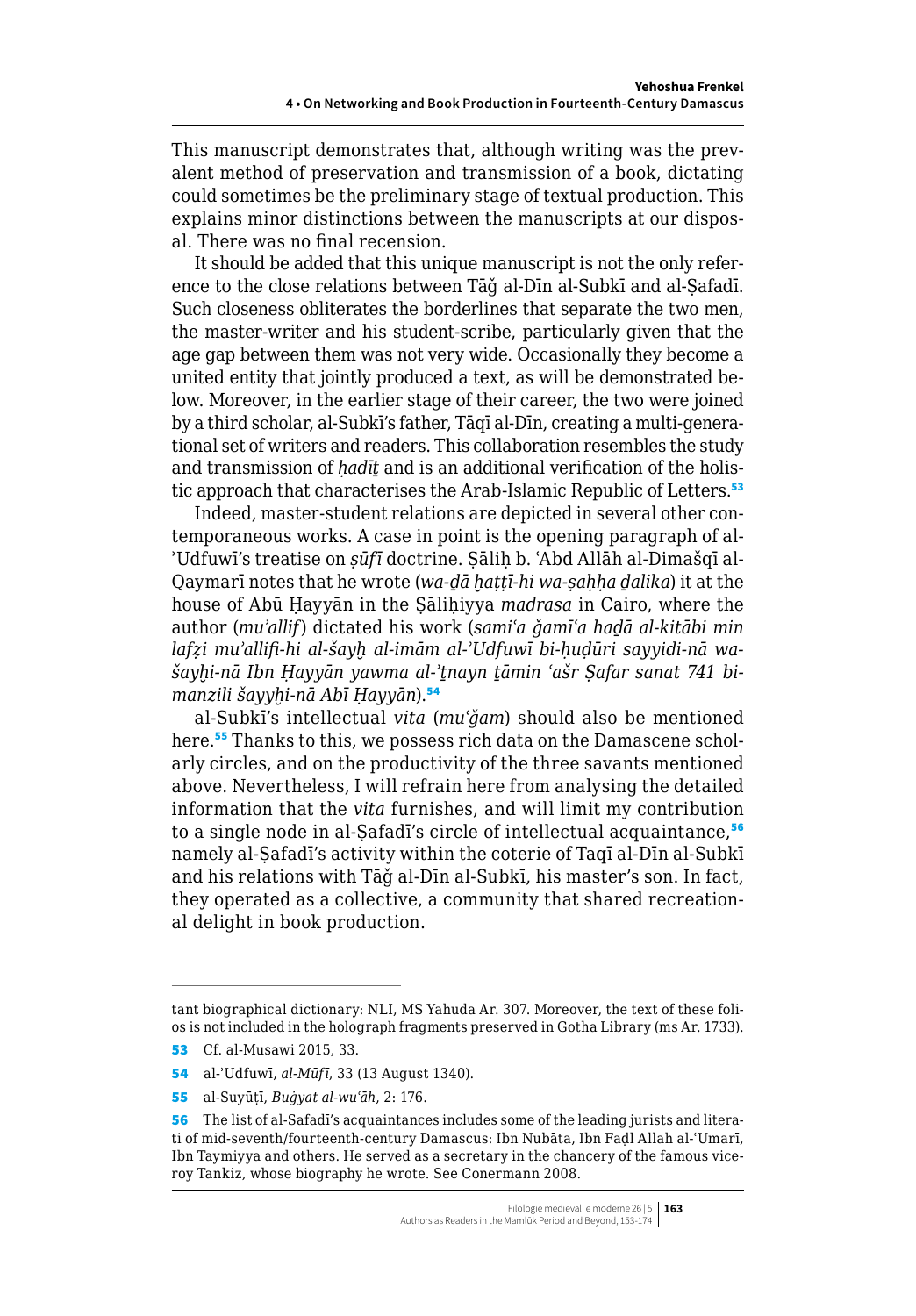## 4 Authors' Methodology

In the previous sections I have mentioned, *inter alia*, scholars' circles, networks and inter-generation communication. This section of the paper looks at the techniques of composition and book transmission. It will cast light on several authors who functioned, often simultaneously, as recipients as well as disseminators.

Among al-Ṣafadī's contemporaries in fourteenth-century Damascus, transmission of condensed paragraphs from earlier volumes, as well as offering pastiches, were common practices, as we learn from his and other scholars' texts. To write the biography of al-Safadī, Ibn Ḥaǧar al-ʿAsqalānī collected data from various sources, which he names:

al-Ḏahabī cherished him [*qāla fī ḥaqqi-hi*] arguing: "I learned with him and he studied from me"; Ibn Katīr says: a note written by him informs the reader: "I wrote *circa* five hundred tomes"; His student Ibn Ḥamza al-Ḥusaynī (1315-1364) said [similar words] and also Ibn Rafi' al-Sallāmī (1305-1372).<sup>57</sup>

Many times, the sentence "the writing is completed" did not indicate that the composition of a book had indeed ended. It is not rare to stumble upon a sentence that discloses continuations (*ḏayl*) of books complied by past authors, nor the completion of a compilation previously started by another author. It seems that the community of writers/readers imagined transmitted/copied texts as 'a work in progress' engaged by creative *littérateurs*. Al-ʿAlāʾī, a Jerusalemite contemporary of Taqī al-Dīn al-Subkī, opens his book with the statement:

What drove me to compile [*ǧamaʿa*] this book is *al-Ašbāh wa alnaẓāʾir*, a composition [*taʿlīq*] about this topic that was written by Sadr al-Dīn Ibn al-Wakīl, one of the great scholars with whom I met. His nephew, Zayn al-Dīn, added to it [*tamma ʿalay-hi*] several legal enquiries. I extracted from several compendia similar issues and added them to this book of mine.<sup>58</sup>

In his *al-Ṭabaqāt al-Šāfiʿiyya*, his paramount work, Tāǧ al-Dīn al-Subkī provides a detailed biography of al-Ṣafadī, who was his colleague and one of his father's students. The entry contains information on al-Ṣafadī's working method, as we can summarise from the following ego-documents:

57 Ibn Ḥaǧar al-ʿAsqalānī, *al-Durar al-kāmina*, 2: 87-8 (no. 1654).

58 al-ʿAlāʾī, *al-Maǧmūʿ*, 208.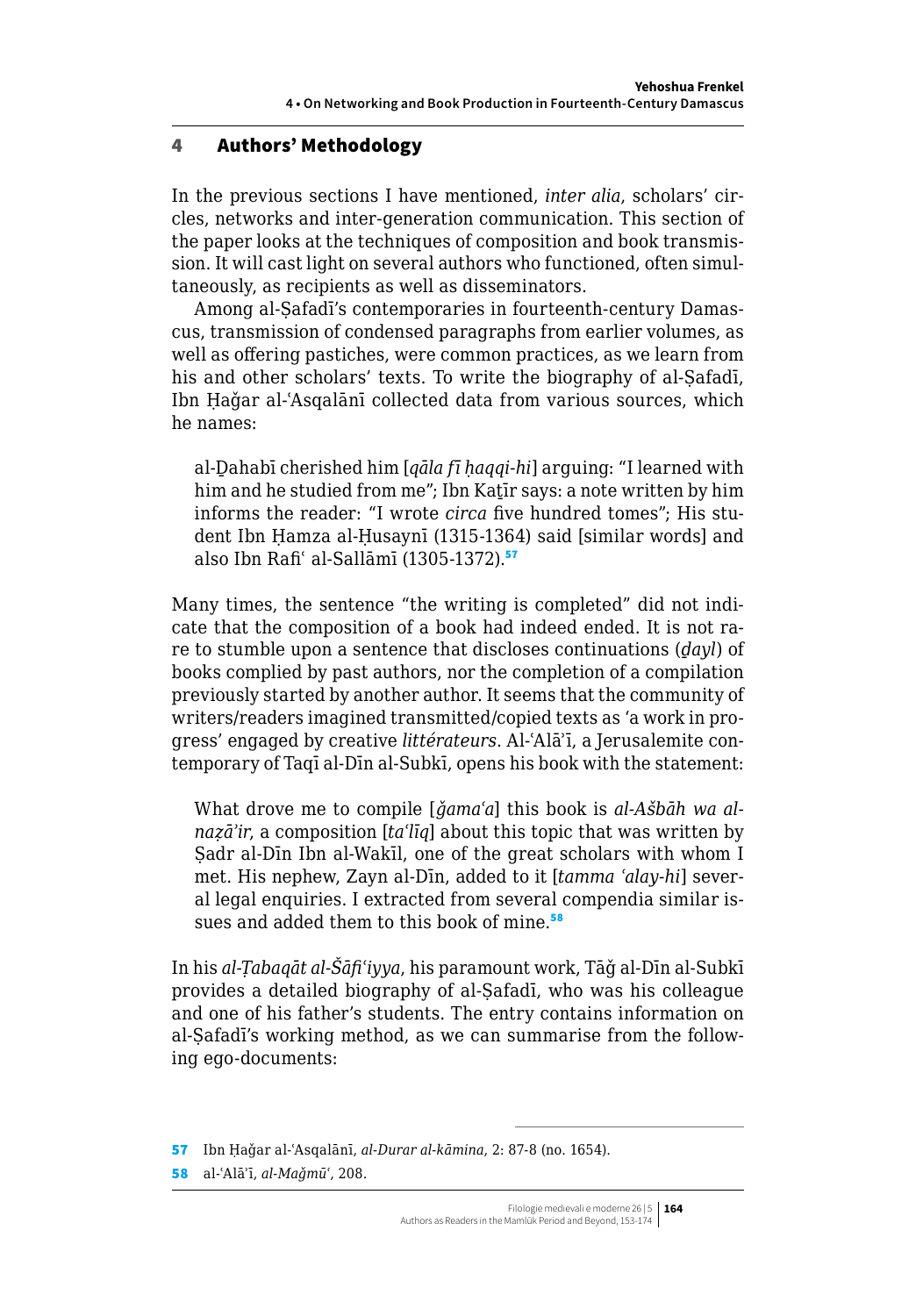He did not endeavour to compose a book without consulting me. He would ask me and enquire about topics in law, tradition, sources of jurisdiction and philology. This is certainly the case with his book on the leading figures of our days [*Aʿyan al-ʿaṣr*]. I was the one who suggested its compilation to him and encouraged him to compose it. Frequently he asked for my advice while he was busy with its composition. When I prepared my short synopsis in jurisdiction and theology, the book that is named *Ǧamʿ al-ǧawāmiʿ*, he copied my text [*kataba-hu bi-ḫaṭṭi-hi*]. He participated regularly in my learning circle and read the entire book aloud, while I chaired the session. His reciting was very agreeable. He profited from rereading the book. Moreover, he participated in clarifying some points in the book. He named me as the compiler of the book, although he contributed in clarifying certain points in the text. I accompanied him from childhood. I used to write to him and he wrote to me. He encouraged me to immerse in *adab* […] One time he granted me the privilege of reading a volume of his *Taḏkira*. At that point he was occupied in writing a book about description and imitation. He used to search in the *Taḏkira* and to take notes, whenever he found an appropriate line.<sup>59</sup>

From the reference to the *taḏkira* we can confirm that the usual mnemonic for composing a compilation was the use of notes (*hypomnêma*: private notes to commit to memory for a lecture).<sup>60</sup> It supported the predominant aural 'reception' of a book, which should not surprise students of Arabo-Islamic civilisation. Although Islamic jurisdiction procedures emphasise the importance of oral evidence, the use of documents in court halls is nevertheless widely recorded.<sup>61</sup>

The common method of literary production mentioned above is illustrated by another paragraph taken from Tāǧ al-Dīn al-Subkī's works; it casts light on his close working relations with al-Ḏahabī, "one of the four [Damascene] scholars (*ḥuffāẓ*) of our days, there is no fifth", who served both as his companion and as his teacher (*ustāḏu-na; wa-huwa allaḏī ḫarraǧa-na fī hāḏihi al-ṣināʿa*).<sup>62</sup> Al-Subkī then dwells upon al-Ḏahabī's compilation technique and quotes an ego-document:

I was struck [*yuʿǧibu-nī*] by the words of our šayḫ Abū ʿAbd Allāh al-Ḥāfiẓ in a chapter composed by him after he had completed the

<sup>59</sup> al-Subkī, *Ṭabaqāt al-Šāfiʿiyya*, 10: 6-7. About al-Ṣafadī's *Taḏkira*, see chap. 3 by Élise Franssen.

<sup>60</sup> Schoeler 1997, 423; Schoeler 2009, 20-1; Kohlberg, Amir-Moezzi 2009, 4.

<sup>61</sup> Wakin 1972; Messick 1993, 211-16; Hallaq 1999; Ergene 2004; Marglin 2017.

<sup>62</sup> Tāǧ al-Dīn al-Subkī, *Ṭabaqāt al-Šāfiʿiyya*, 9: 100 ff. (no. 1306).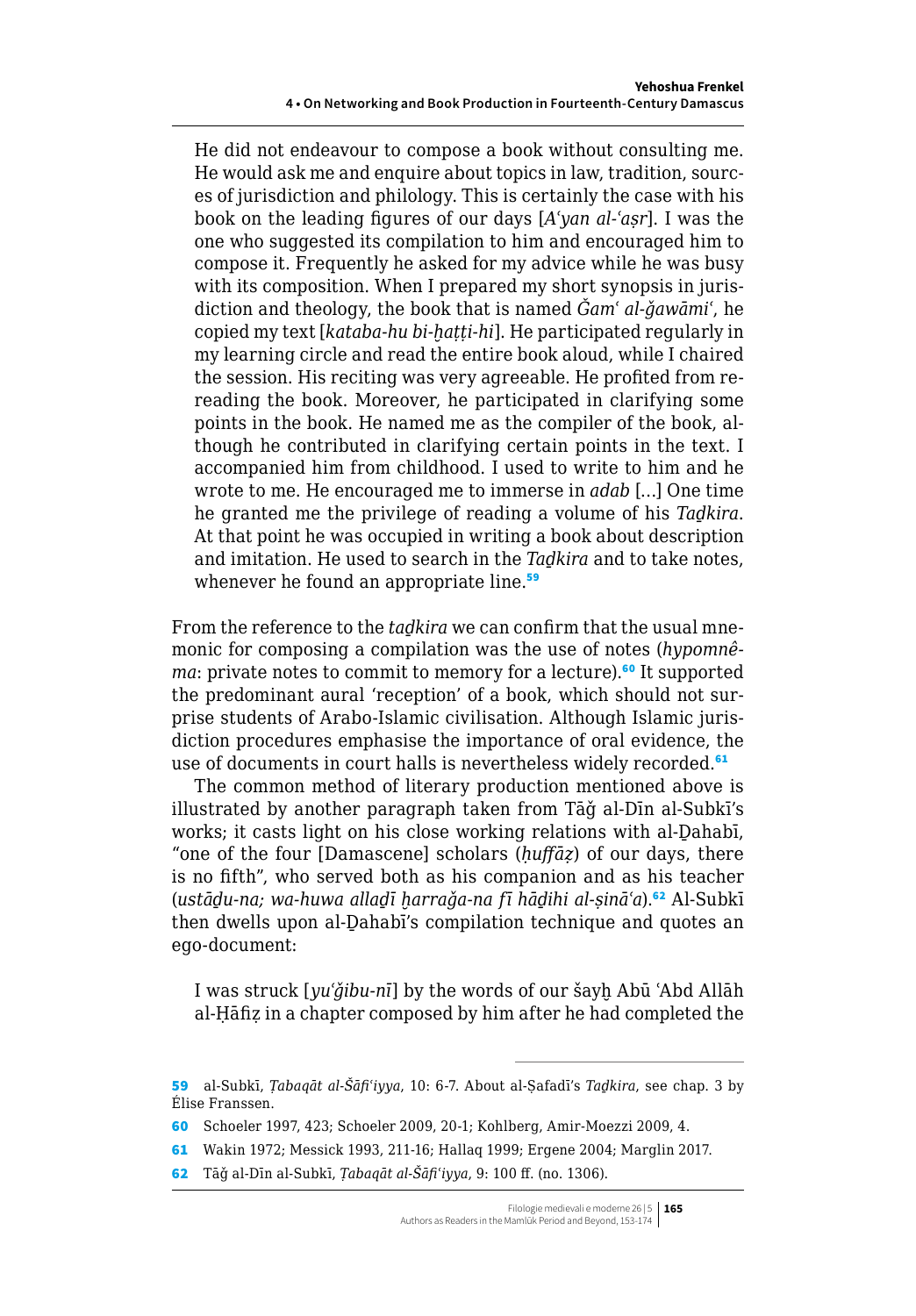compilation [*taṣnīf*] of his book *al-Mizān*. He [Abū ʿAbd Allāh al-Hāfiz] stated: "in this compilation of mine, I mentioned a considerable number of trustworthy transmitters of *ḥadīṯ* [*ṯiqāt*] who have been refuted by al-Buhārī, al-Muslim and other authoritative *ḥadīṯ* collectors. They did so because these men were refuted by sources that evaluate the credibility of *hadīt* transmitters. I mentioned their name in my work not because I disqualified them as untrustworthy, but in order to inform my audience about my evaluation of their features".<sup>63</sup>

As argued above, contemporary authors regarded the book as an open enterprise, 'a work in progress', which we can also conclude from lines that encouraged poets to quote works of earlier writers (*taḍmīn*, i.e. inclusion, quotation);<sup>64</sup> the compilation of exegeses and continuations (*dayl*) is further support for this hypothesis.<sup>65</sup> In the biography of Taqī al-Dīn al-Subkī, his son Tāǧ al-Dīn narrates:

I copied these verses from a text [*ḫaṭṭ*] that my brother Abū Hāmid Ahmad handwrote about verses that our father had recited (in AH 719) […] Our friend, the paramount scholar Ṣalāh al-Dīn Ḫalīl b. Kaykaladī al-ʿAlāʾī, inserted [*ḍammana*] the first stanza in a poem that he wrote.<sup>66</sup>

Al-Ṣafadī wrote a short treatise that praised the art of inclusion:

How nice is the making of poetry by an elegant scholar who, by writing highly sophisticated texts appropriately, following his father's benevolence or memories of a beloved friend, will guard their fame forever. I liked the idea of composing a work that uses earlier texts, a compilation that will augment scattered verses and fragments and will assemble new and old stanzas, will organize dispersed ideas and consolidate strewn literary branches. This work will make difficulties easier and will provide literature lovers with all they need. It will illuminate the marginal topics and will be useful for those who debate them, supporting them and saving them from [errors]. It will save the one who does not play according to the canon and eliminate [his mistakes]. He will not be approached and not flattered.<sup>67</sup>

- 63 Tāǧ al-Dīn al-Subkī, *Ṭabaqāt al-Šāfiʿiyya*, 9: 111.
- 64 van Gelder 1997; Gully 1997, 467.
- 65 On this genre see Farah 1967; Massoud 2007, 25-6.
- 66 Tāǧ al-Dīn al-Subkī, *Ṭabaqāt al-Šāfiʿiyya*, 10: 181.

<sup>67</sup> al-Ṣafadī, *Kitāb iḫtiyār taḍmīḫ al-taḍmīn*, Princeton University Library MS Ar. Garrett 440Y, ff. 32a-34b, see appendix 2.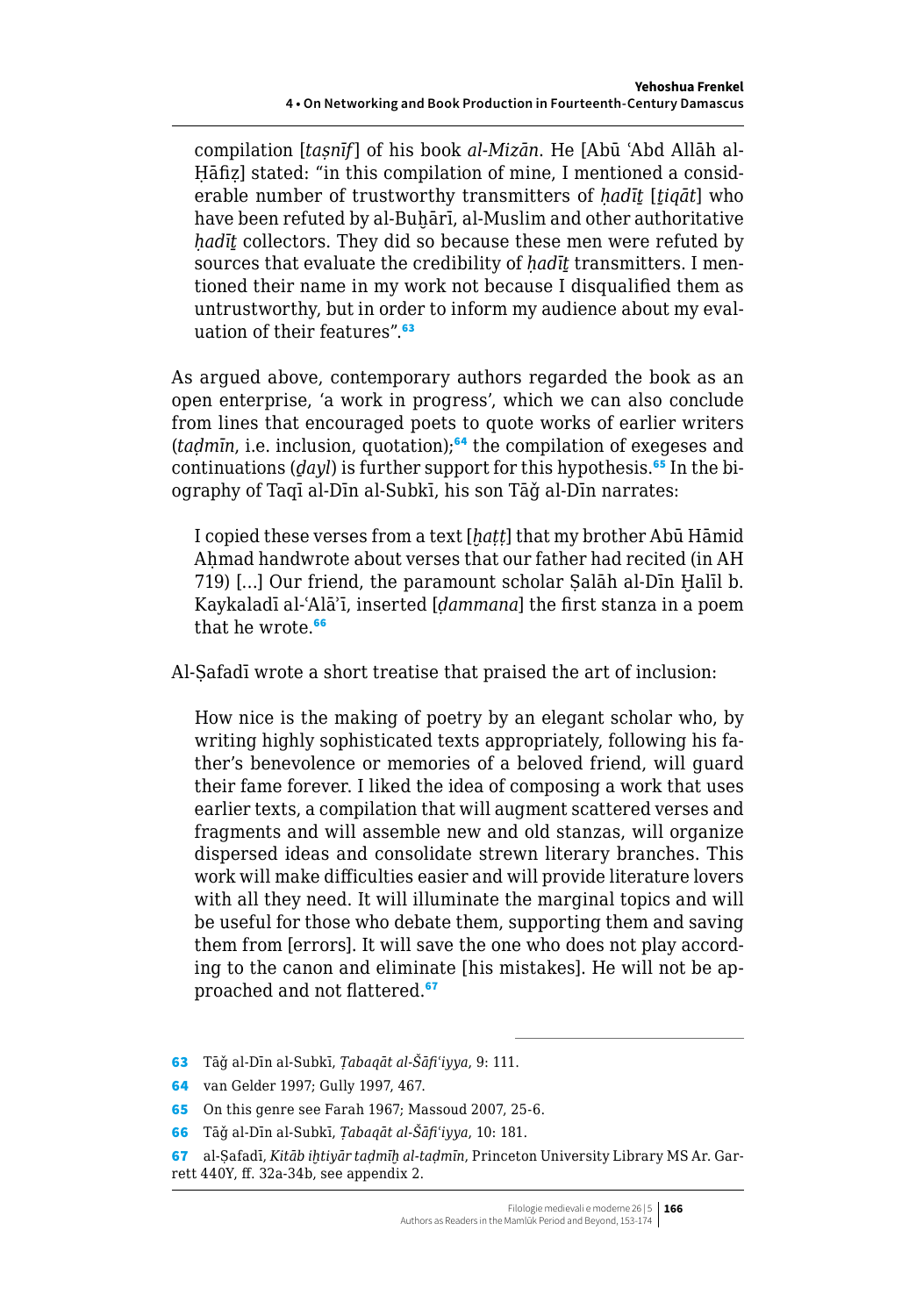Yet this stylistic approach does not eliminate the notion of the difference between originality and plagiarism among Mamlūk authors.<sup>68</sup> The boundary between literary theft and convention or legitimate appropriation of motives (*lafẓ*) and rhetorical devices (*maʿnā*) was clear. Al-Suyūṭī's "On the difference between the author and the thief (plagiarist)" explores the relation between these two categories.<sup>69</sup>

# 5 In Conclusion

This contribution has concentrated on a single node in mid-fourteenth century Damascene networks. By comparing the two recensions (Berlin, Princeton) of Tāǧ al-Dīn al-Subkī's *Ǧamʿ al-ǧawāmiʿ* with the copy made by Halīl al-Safadī (Jerusalem), we can shed new light on authorscribe relations in Mamlūk Damascus, as well as on al-Safadī's and al-Subkī's working method. The texts analysed serve to augment biographical and historical reports, which illuminate the production of knowledge, the role of the author and the role of the copyist.

The written and the aural served together in the transmission of texts: reading was often performed collectively and loudly, and reading aloud and writing down the text that the author/teacher read to an audience was a common practice, and it illuminates social practices. In a number of cases, the production of the written text was done in group, in a circle assembled around an author who performed as a reader of a text compiled by himself. The widespread use of the verbs 'I read aloud/I listened to' (*qaraʾtu*/*samiʿtu*) indicates that reading was a speech act. Some of those present among the listeners in the learning assembles recorded the lectures, which ended up in the form of books. The materials reviewed above also cast light on the common contemporary concept of book, on both authorship and reception.

Yet, although data sources regularly report on collective reading aloud, such information does not exclude the possibility of solo silent reading or writing/copying (*naqaltu*). It would be proper to mention here that the verb *katabtu* (I wrote) is not often used by the contemporary authors who reported on their compilation techniques. The close inspection of the documentation discussed in this article adds to the growing knowledge of Mamlūk learning, transmission of knowledge, compilation techniques and book production.

<sup>68</sup> On questions of originality and plagiarism see von Grunebaum 1944; Heinrichs 1987-88; Bonebakker 1997; Bauden 2010.

<sup>69</sup> al-Suyūṭī, *al-Fāriq*; al-Biqāʿī, *ʿUnwān*, 4: 45.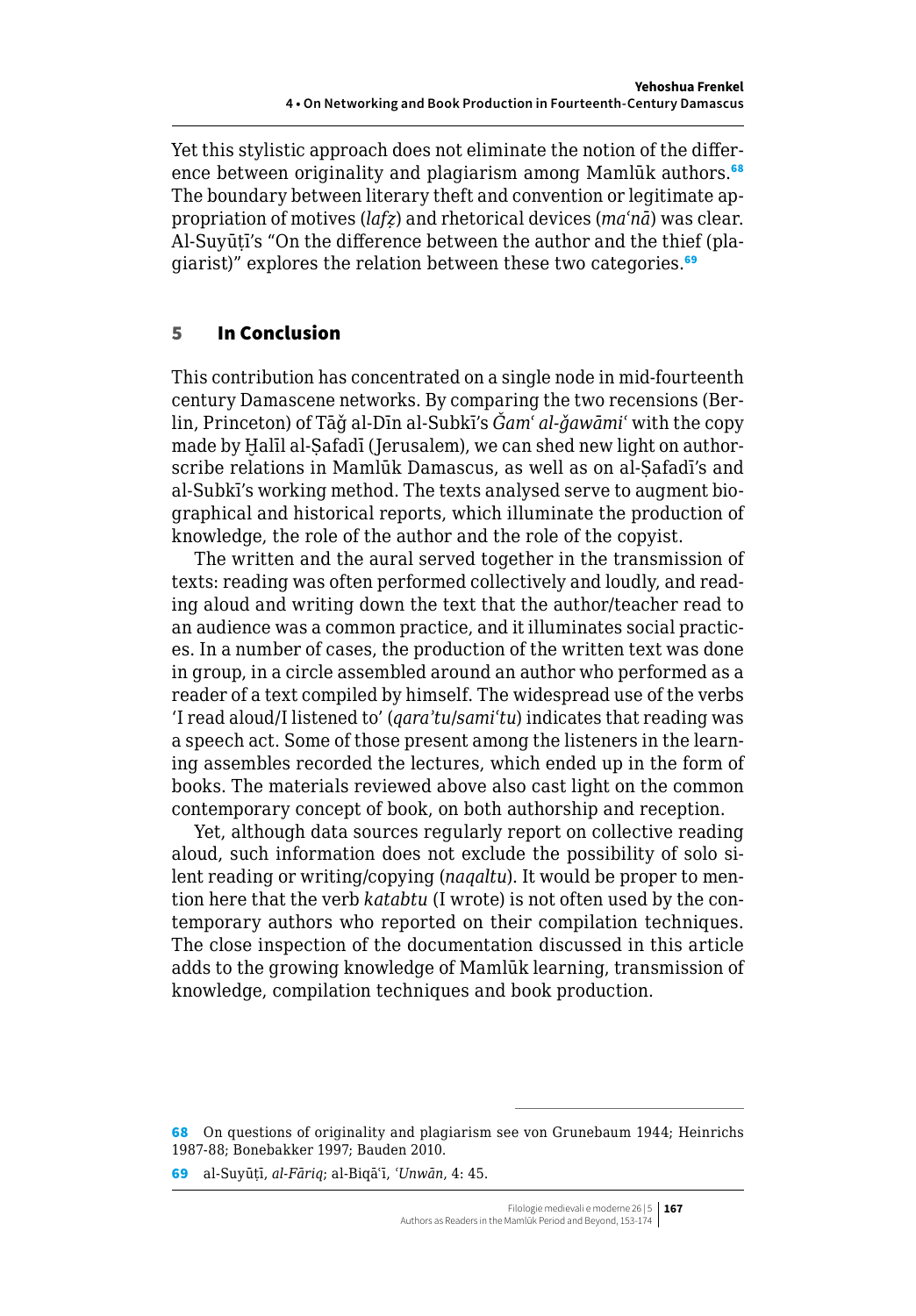# **Bibliography**

### Primary Sources

- al-ʿAlāʾī, Ḫalīl b. Kaykaldī al-Šāfiʿī (1414/1994). *al-Maǧmūʿ al-muḏhab fī qawāʿid al-maḏhab*. Ed. by Muḥammad al-Šarīf. Kuwait: Wizārat al-awqāf.
- al-Azharī, Hālid b. ʿAbd Allāh al-Waqqād (2006). *al-Timār al-yawāni* ʿalā ǧamʿ al*ǧawāmiʿ li al-Subkī*. Ed. by Muḥammad al-Hilālī al-Yaʿqūbī. Rabat: al-Mamlaka al-Maġribiyya, Wizārat al-Awqāf wa-l-Šuʾūn al-Islāmiyya.
- al-Biqāʿī, Burhān al-Dīn Ibrāhim b. ʿUmar b. Ḥasan (1422/2001). *ʿUnwān alzamān bi-tarāǧim al-šuyūḫ wa-l-aqrān*. Ed. by H. Ḥabashī. Cairo: Dār al-Kutub wa-l-watā'iq al-qawmiyya.
- al-Dahabī, Šams al-Dīn Abū ʿAbd Allāh Muhammad b. Ahmad b. ʿUtmān al-Dimašqī al-Šāfiʿī (1408/1998). *Muʿǧam al-šuyūḫ: al-Muʿǧam al-kabīr*. Ed. by Muhammad Habīb al-Hīla. al-Tā'if: Maktabat al-Sadīq.
- al-Dahabī, Šams al-Dīn Abū ʿAbd Allāh Muhammad b. Ahmad b. ʿUtmān al-Dimašqī al-Šāfiʿī (1434/2013). *Bayān zaġal al-ʿilm*. Damascus: Dār al-Mīmna.
- al-Dahabī, Šams al-Dīn Abū ʿAbd Allāh Muhammad b. Ahmad b. ʿUtmān al-Dimašqī al-Šāfiʿī (1408/1988). *al-Muʿǧam al-muḫtaṣṣ (bi al-muḥaddithīn)*. Ed. by Muhammad al-Habīb al-Hīlah. al-Tā'if: Maktabat al-Siddīg.
- al-Dahabī, Šams al-Dīn Abū ʿAbd Allāh Muhammad b. Ahmad b. ʿUtmān al-Dimašqī al-Šāfiʿī (1989-2004). *Taʾrīḫ al-islām*. Ed. by ʿUmar A. al-Tadmurī. Beirut: Dār al-Kitāb al-ʿArabī.
- Ibn ʿAsākir, Abū al-Qāsim ʿAlī al-Dimašqī al-Šāfiʿī (1415/1995). *Taʾrīḫ madīnat dimašq wa-ḏikr faḍlu-hā*. Ed. by M. al-ʿAmrawī. Damascus: Dār al-Fikr.
- Ibn Ḥaǧar al-ʿAsqalānī, Šihāb al-Dīn Aḥmad b. ʿAlī (1348-50/1929-31). *al-Durar al-kāmina fī aʿyan al-miʾa al-ṯāmina*. Hyderabad: Dāʾirat al-Maʿārif al-ʿUṯmāniyya.
- Ibn al-Ḥāǧib, Abū ʿAmr Ǧamāl al-Dīn ʿUṯmān b. ʿUmar b. Abī Bakr al-Mālikī (2004). *Ǧāmiʿ al-ummahāt aw Muḫtaṣar ibn al-Ḥāǧib al-Farʿī*. Ed. by Abī al-Faḍl. Beirut: Dār al-Kutub al-ʿIlmiyya.
- Ibn al-ʿIrāqī, Walī al-Dīn Abū Zurʿa Aḥmad b. ʿAbd al-Raḥīm al-Kurdī al-Qāhirī ʿal-Šāfiʿī (2004). *al-Ġayṯ al-hāmiʿ: šarḥ ǧamʿ al-ǧawāmiʿ [li al-Subkī]*. Ed. by Muhammad Tāmir Hiğāzī. Beirut: Dār al-Kutub al-ʿIlmiyya.
- Ibn Ǧubayr, Muḥammad b. Aḥmad (1907). *al-Riḥla*. Ed. by W. Wright. Leiden: Brill.
- Ibn Ḫaldūn, Walī al-Dīn ʿAbd al-Raḥman al-Mālikī (2005). *al-Muqaddima*. Ed. by ʿAbd al-Salām al-Šaddād. Rabat: Bayt al-funūn wa-l-ʿulūm. En. transl. by Rosenthal, F. *The Muqaddimah*. Princeton: Princeton University Press, 1967.
- Ibn Kaṯīr, Abū al-Fidā Ismāʿīl (1998). *al-Bidāya wa-l-nihāya*. Ed. by ʿAbd Allāh b. ʿAbd al-Muḥsin al-Turkī. Cairo: Haǧar.
- Ibn Kaṯīr, Abū al-Fidā Ismāʿīl (1431/2010). *al-Fuṣūl fī sīrat al-Rasūl*. Ed. by ʿAbd al-Ḥamīd Darwīš. Kuwait: Dār al-Nawādir.
- Ibn Sa'd al-Sālihī al-Hanbalī (2004). *Mu'ğam al-šuyūḫ li-Tāğ al-Dīn 'Abd al-Wahhāb b. ʿAlī al-Subkī*. Ed. by Baššār ʿAwwād Maʿrūf, Rāʾid Yūsuf al-ʿAnbakī, Muṣṭafá Ismāʿīl al-Aʿẓamī. Beirut: Dār al-Ġarb al-Islāmī.
- al-Mahallī, Abū ʿAbd Allāh Muhammad b. Ahmad al-Šāfiʿī (2005). *Badr al-tāliʿ fī ḥall ǧamʿ al-ǧawāmiʿ [li al-Subkī]*. Ed. by Abū al-Fidāʾ Murtaḍā al-Dāġistānī. Beirut: Muʾassasat al-risāla.
- al-Ṣafadī, Ṣalāḥ al-Dīn Ḫalīl b. Aybak (1425/2004). *Alḥān al-sawāǧiʿ bayna albādiʾ wa-l-murāǧiʿ*. Ed. by Ibrāhīm Ṣāliḥ. Damascus: Dār al-Bašāʾir.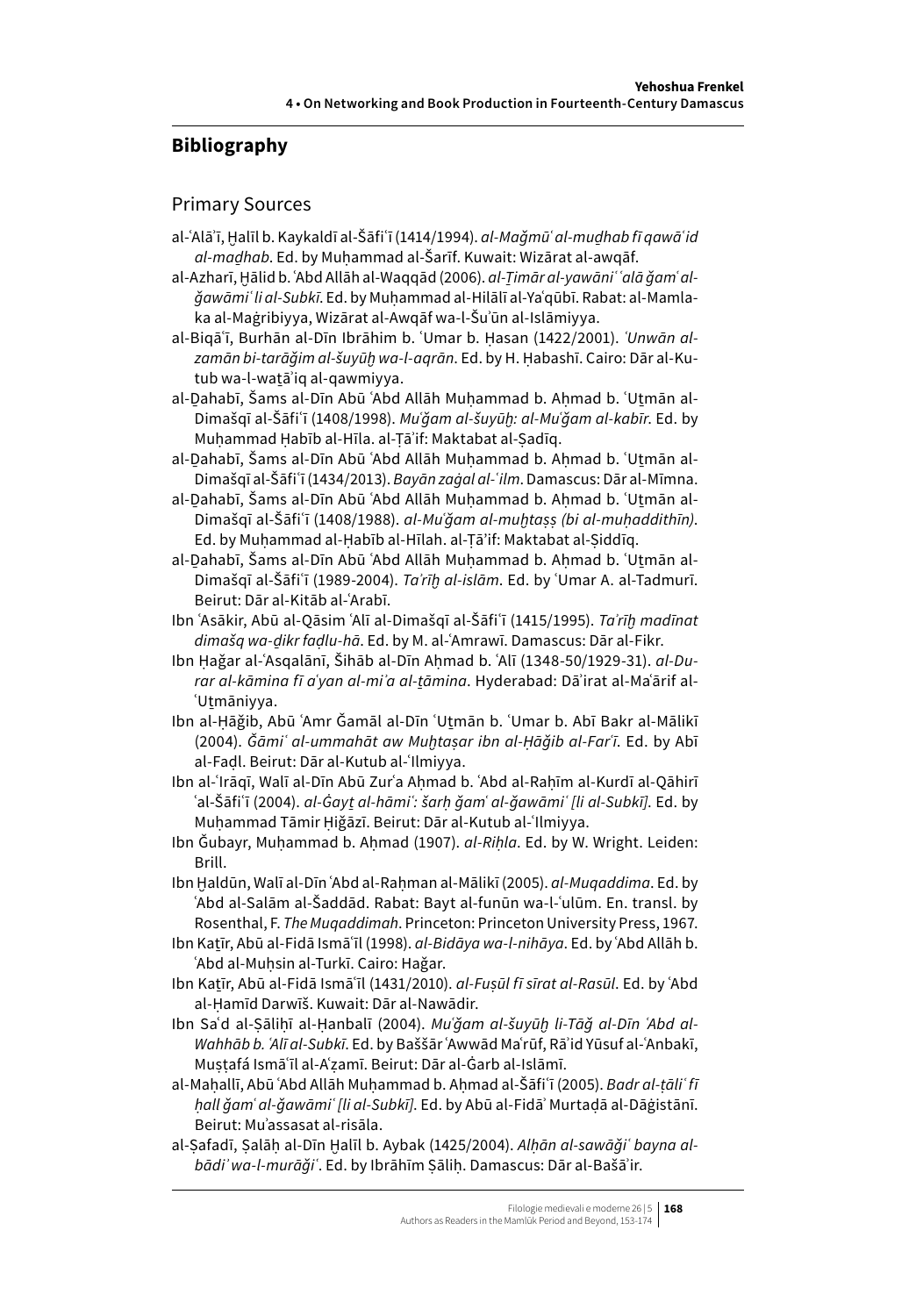- al-Ṣafadī, Ṣalāḥ al-Dīn Ḫalīl b. Aybak (1418/1998). *Aʿyān al-ʿaṣr wa-aʿwān al-naṣr*. Ed. by ʿAlī Abū Zayd. Beirut: Dār al-Fikr.
- al-Ṣafadi, Ṣalāḥ al-Dīn Ḫalīl b. Aybak (1987). *Taṣḥīḥ al-taṣḥīf wa taḥrīr al-taḥrīf*. Ed. by al-Sayyid al-Šarqāwī. Cairo: Maktabat al-Ḫāniǧī.
- al-Ṣafadī, Ṣalāḥ al-Dīn Ḫalīl. b. Aybak (1983). *al-Wāfī bi al-wafayāt*. Beirut: al-Maʿhad al-Almānī li al-Abhāt al-Šarqīyah fī Bayrūt.
- al-Subkī, Tāǧ al-Dīn Abū Naṣr ʿAbd al-Wahhāb b. ʿAlī b. ʿAbd al-Kāfī al-Anṣārī al-Šāfiʿī (1424/2003). *Ǧamʿ al-ǧawāmiʿ fī ʿilm uṣūl al-fiqh*. Ed. by ʿAqīlah Ḥusayn. Beirut: Dār Ibn Ḥazm.
- al-Subkī, Tāǧ al-Dīn Abū Naṣr ʿAbd al-Wahhāb b. ʿAlī b. ʿAbd al-Kāfī al-Anṣārī al-Šāfiʿī (1432/2011). *Ǧamʿ al-ǧawāmiʿ fī ʿilm uṣūl al-fiqh*. Ed. by ʿAbd al-Munʿim Ḫalīl Ibrāhīm. Beirut: Dār al-Kutub.
- al-Subkī, Tāǧ al-Dīn Abū Naṣr ʿAbd al-Wahhāb b. ʿAlī b. ʿAbd al-Kāfī al-Anṣārī al-Šāfiʿī (1999). *Manʿ al-mawāniʿ ʿan Ǧamʿ al-ǧawāmiʿ fī uṣūl al-fiqh*. Ed. by Saʿīd ibn ʿAlī Muḥammad al-Ḥimyarī. Beirut: Dār al-Bašā'ir al-Islāmiyya.
- al-Subkī, Tāǧ al-Dīn Abū Naṣr ʿAbd al-Wahhāb b. ʿAlī b. ʿAbd al-Kāfī al-Anṣārī al-Šāfiʿī (1964-1976). *Tabagāt al-Šāfiʿiyya al-kubrā*. Ed. by Mahmūd Muhammad al-Tanāhī and ʿAbd al-Fattāh Muhammad al-Hilw. Cairo: 'Īsā al-Bābīl al-Ḥalabī.
- al-Suyūṭī, Ǧalāl al-Dīn ʿAbd al-Raḥmān (1419/1998). *al-Fāriq bayna al-muṣannif wa al-sāriq*. Ed. by Hilāl al-Nāǧī. Beirut: ʿĀlam al-Kutub.
- al-Suyūṭī, Ǧalāl al-Dīn ʿAbd al-Raḥmān (1399/1979). *Buġyat al-wuʿāh fī ṭabaqāt al-luġawiyīn wa al-nuḥāh*. Ed. by Muḥammad Abū al-Faḍl Ibrāhīm. Beirut: Dār al-Fikr.
- al-Suyūṭī, Ǧalāl al-Dīn ʿAbd al-Raḥmān (1434/2013). *Taʾrīḫ al-ḫulafāʾ*. Ed. by Muhammad Ġassān al-Husaynī. Qatar: Wizārat al-awqāf.
- al-ʾUdfuwī, Kamāl al-Dīn Abū al-Faḍl Ǧaʿfar b. Ṯaʿlab (1966). *al-Ṭāliʿ al-saʿīd alǧāmiʿ asmāʾ nuḫabāʾ al-ṣaʿīd*. Ed. by Ṭāhā al-Ḥāǧirī and Saʿd Muḥammad Ḥāsa. Cairo: al-Dār al-Miṣriyya li al-taʾlīf wa al-tarǧama.
- al-ʾUdfuwī, Kamāl al-Dīn Abū al-Faḍl Ǧaʿfar b. Ṯaʿlab (1988). *al-Mūfī bi-maʿrifat al-taṣawwuf wa al-ṣūfī*. Ed. by M. Ṣalahiyya. Kuwait: Dar al-ʿurūba li-l-našr.

#### Secondary Sources

- Amar, É. (1911). "Prolégomènes à l'étude des historiens arabes par Khalîl ibn Aibak Aṣ-Ṣafadî, publiés et traduits d'après les manuscrits de Paris et de Vienne". *Journal Asiatique*, 18, 5-48.
- Arazi, A.; Ben-Shammai, H. (1993). s.v. "Mukhtaṣar," *Encyclopedia of Islam*, 2nd ed. [http://dx.doi.org/10.1163/1573-3912\\_islam\\_COM\\_0792](http://dx.doi.org/10.1163/1573-3912_islam_COM_0792).
- Arjmand, R. (2018). "Ijāzah: Methods of Authorization and Assessment in Islamic Education". Daun, H.; Arjmand, R. (eds), *Handbook of Islamic Education*. Cham, Switzerland: Springer, 135-54. [https://doi.org/10.1007/978-](https://doi.org/10.1007/978-3-319-53620-0_55-1) [3-319-53620-0\\_55-1](https://doi.org/10.1007/978-3-319-53620-0_55-1).
- Bauden, F. (2010). "Maqriziana IX: Should al-Maqrīzī Be Thrown Out with the Bath Water? The Question of His Plagiarism of al-Awḥadī's *Khiṭaṭ* and the Documentary Evidence". *Mamlūk Studies Review*, 14, 186-91.
- Bauden, F.; Franssen, É. (eds) (2020). *In the Author's Hand. Holograph and Authorial Manuscripts in the Islamic Handwritten Tradition*. Leiden: Brill.

Berkey, J. (2010). "Al-Subkī and His Women". *Mamlūk Studies Review*, 14, 1-17.

Bonebakker, S.A. (1997). "Ancient Arabic Poetry and Plagiarism: A Terminological Labyrinth". *Quaderni di Studi Arabi*, 15, 65-92.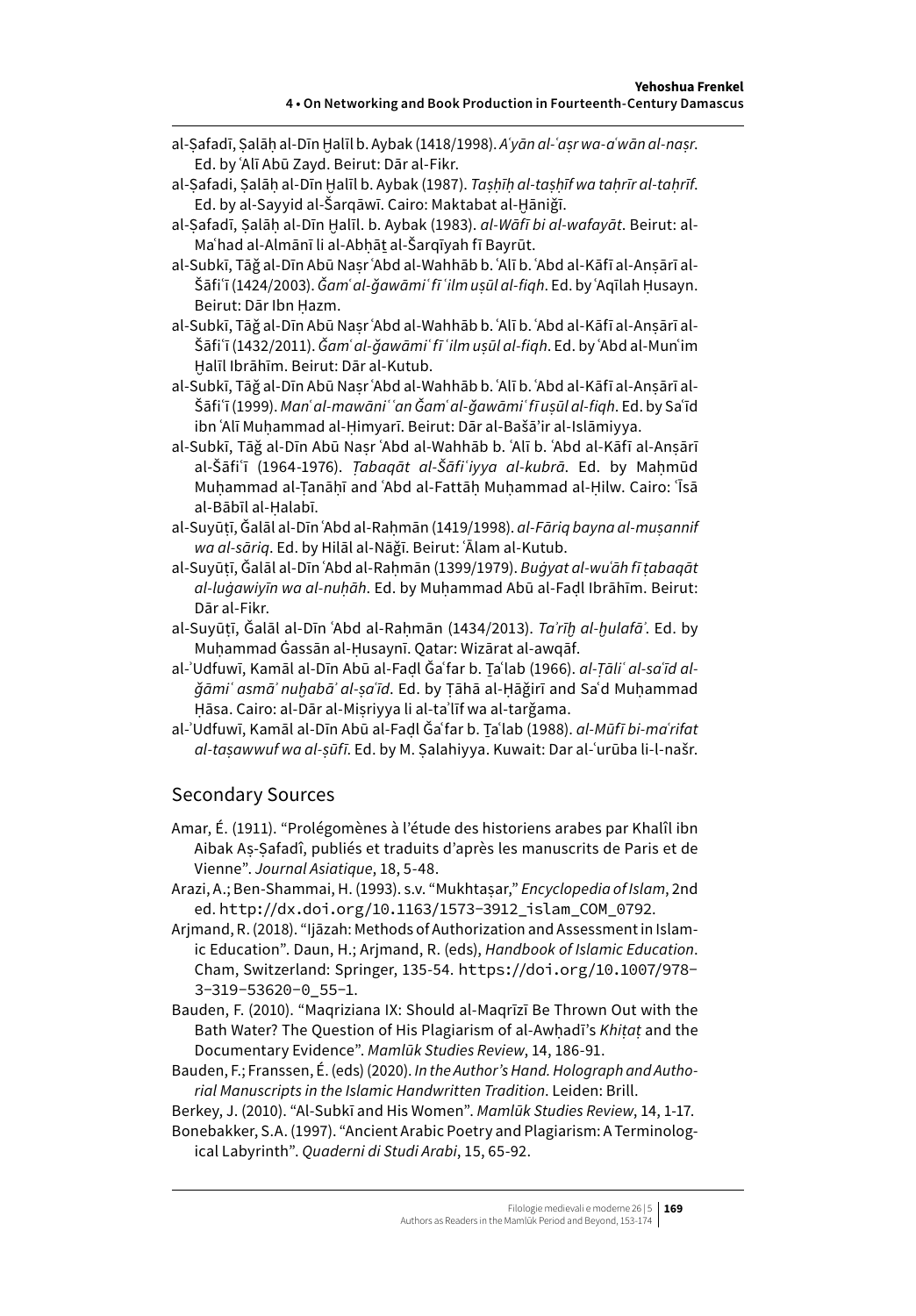- Bori, C. (2016). s.v. "al-Dhahabī". *Encyclopedia of Islam, THREE*. [http://](http://dx.doi.org/10.1163/1573-3912_ei3_COM_25995) [dx.doi.org/10.1163/1573-3912\\_ei3\\_COM\\_25995](http://dx.doi.org/10.1163/1573-3912_ei3_COM_25995).
- Brockelmann, C. (2016). *History of the Arabic Written Tradition*, vol. 2. Transl. by J. Lameer. Leiden: E.J. Brill.
- Calder, N. (2010). *Islamic Jurisprudence in the Classical Era*. Cambridge: Cambridge University Press.
- Chamberlain, M. (1994). *Knowledge and Social Practice in Medieval Damascus, 1190-1350*. Cambridge: Cambridge University Press
- Conermann, S. (2008). "Tankiz ibn ʿAbd Allāh al-Ḥusāmī al-Nāṣirī (d. 740/1340) as Seen by his Contemporary al-Ṣafadi (d. 764/1363)". *Mamlūk Studies Review*, 12(2), 1-24.
- Ducène, J.-C. (2006). "Certificats de transmission, de lecture et d'audition: exemples tirés d'un ms. du *K. Ǧamāl al-Qurrāʾ wa Kamāl al-Iqrāʾ* de ʿAlam al-Dīn al-Saḫāwī". *Arabica*, 53(2), 281-90.
- Ergene, B.A. (2004). "Evidence in Ottoman Courts: Oral and Written Documentation in Early-Modern Courts of Islamic Law". *Journal of the American Oriental Society*, 124(3), 471-91.
- Farah, C.E. (1967). *The Dhayl in Medieval Arabic Historiography*. New Haven: American Oriental Society.
- Frenkel, Y. (2006a). "The Chain of Traditions (*ḥadīth*) or Transmitting Knowledge in Medieval Damascus, based on *Samaʿāt* of Ibn al-ʿAsākir". Vermeulen, U.; van Steenbergen, J. (eds), *Egypt and Syria in the Fatimid, Ayyubid and Mamluk Eras IV*. Leuven: Peeters, 165-84.
- Frenkel, Y. (2006b). "Women in Late Mamluk Damascus in the Light of Audience Certificates (*samaʿāt*)". Vermeulen, U.; van Steenbergen, J. (eds), *Egypt and Syria in the Fatimid, Ayyubid and Mamluk Eras IV*. Leuven: Peeters, 409-24.
- Gacek, A. (2020). "Arabic Holographs: Characteristics and Terminology". Bauden, Franssen 2020, 55-77.
- Gully, A. (1997). "Taḍmīn, 'Implication of Meaning,' in Medieval Arabic". *Journal of the American Oriental Society*, 117(3), 466-80.
- Hallaq, W.B. (1999). "Qādīs Communicating: Legal Change and the Law of Documentary Evidence". *al-Qanṭara*, 20(2), 437-66.
- Heinrichs, W. (1987-88). "An Evaluation of 'Sariqa'". *Quaderni di Studi Arabi*, 5/6, 357-68.
- Hirschler, K. (2020). A *Monument to Medieval Syrian Book Culture: The Library of Ibn ʿAbd al-Hādī*. Edinburgh: Edinburgh University Press.
- Hirschler, K. (2012). *The Written Word in the Medieval Arabic Lands: A Social and Cultural History of Reading Practices*. Edinburgh: Edinburgh University Press.
- Kızılkaya, N. (2021). *Legal Maxims in Islamic Law: Concept, History and Application of Axioms of Juristic Accumulation*. Leiden: Brill.
- Kohlberg, E.; Amir-Moezzi, M.A. (eds) (2009). *Revelation and Falsification: "The Kitāb al-qirā'āt" of Aḥmad b. Muḥammad al-Sayyārī*. Leiden: Brill.
- Leder, S.; as-Sauwas, Y.M.; as-Sagargi, M. (eds) (1996). *Muʿǧam al-samāʿāt aldimašqiyya al-muntaḫaba min sanat 550 ilā 750 h/ 1155 ilā 1349 m*. Damascus: al-Maʿhad al-Firansī li al-Dirāsāt al-ʿArabiyya bi-Dimašq.
- Levanoni, A. (2013). "A Supplementary Source for the Study of Mamluk Social History: The Taqārīẓ". *Arabica*, 60, 146-77.
- Little, D.P. (1976). "Al-Ṣafadī as Biographer of his Contemporaries". Little, D.P. (ed.), *Essays on Islamic Civilization Presented to Niyazi Berkes*. Leiden: Brill, 190-211.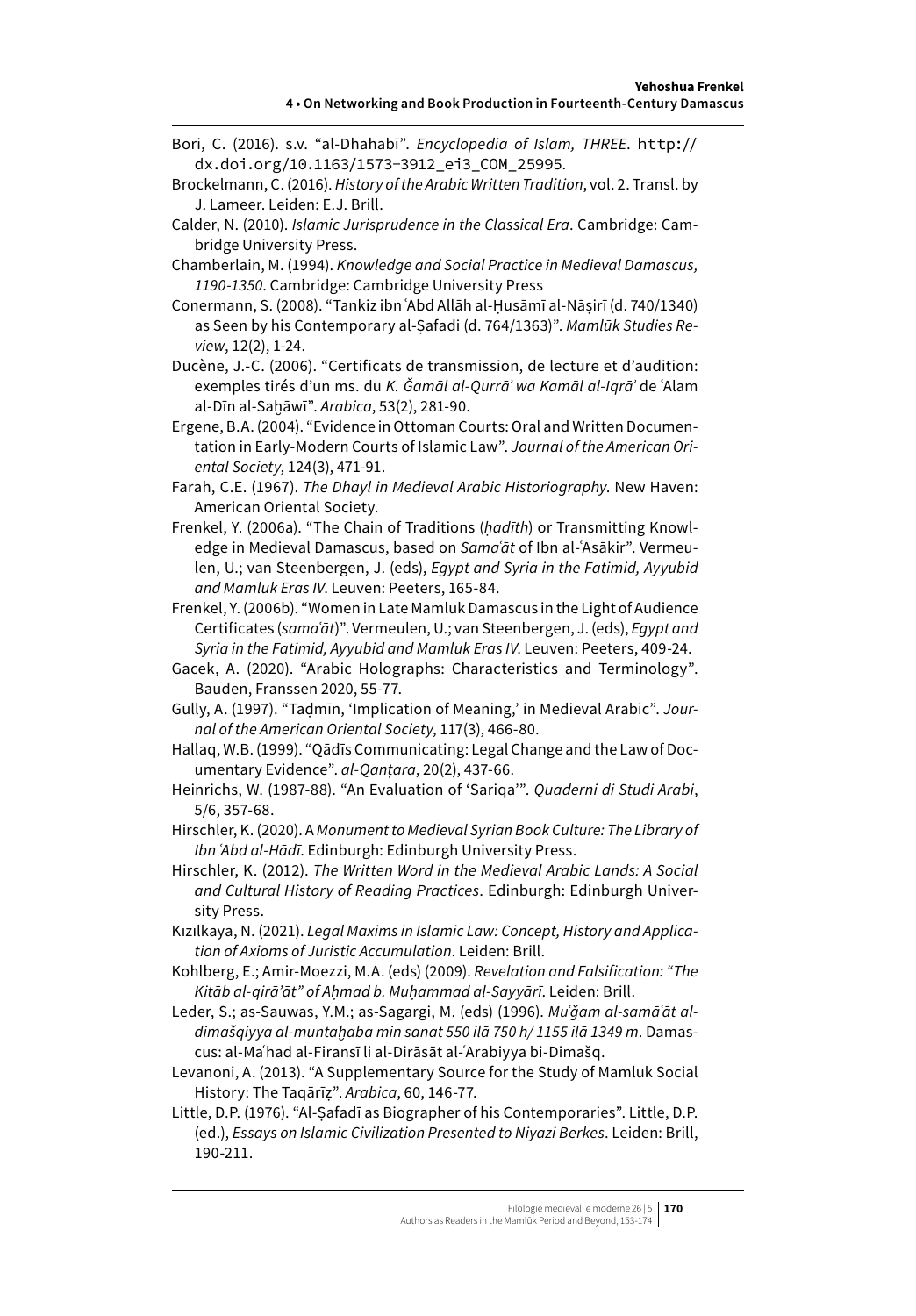- Marglin, J.M. (2017). "Written and Oral in Islamic Law: Documentary Evidence and Non-Muslims in Moroccan Shariʿa Courts". *Comparative Studies in Society and History*, 59(4), 884-911.
- Massoud, S.G. (2007). *The Chronicles and Annalistic Sources of the Early Mamluk Circassian Period*. Leiden: Brill.
- Messick, B. (1993). *The Calligraphic State: Textual Domination and History in a Muslim Society*. Berkeley: University of California Press.
- Muhanna, E.I. (2020). "The Art of Copying: Mamlūk Manuscript Culture in Theory and Practice". Bauden, Franssen 2020, 232-59.
- Musa, K. (2014). "Legal Maxims as a Genre of Islamic Law: Origins, Development and Significance of al-Qawāʿid al-Fiqhiyya". *Islamic Law and Society*, 21(4), 325-65.
- al-Musawi, Muhsin J. (2015). *The Medieval Islamic Republic of Letters: Arabic Knowledge Construction*. Notre Dame: University of Notre Dame Press.,
- Rosenthal, F. (1981). "'Blurbs' (*taqrîẓ*) from Fourteenth-Century Egypt". *Oriens*, 27, 177-96.
- al-Šaykh, ʿAbd al-Sattār (1994). *al-Ḥāfiẓ al-Ḏahabī: muʾarriḫ al-Islām, nāqid almuḥaddiṯīn, imām al-muʿaddilīn wa-mu*ǧ*arriḥīn*. Damascus: Dār al-Qalam. Schacht, J. (1997). s.v. "al-Subkī". *Encyclopedia of Islam*, 9: 744-5.
- Schoeler, G. (1997). "Writing and Publishing. On the Use and Function of Writing in the First Centuries of Islam". *Arabica*, 44(3), 423-35.
- Schoeler, G. (2009). *The Genesis of Literature in Islam from the aural to the read*. Edinburgh: Edinburgh University Press.
- Siddiqui, S. (2019). "Jadal and Qiyās in the Fifth/Eleventh Century: Two Debates between al-Juwaynī and al-Shīrāzī". *Journal of the American Oriental Society*, 139(4), 923-44.
- de Somogyi, J. (1932). "The 'Taʾrīkh al-islām' of adh-Dhahabī". *The Journal of the Royal Asiatic Society of Great Britain and Ireland*, 819-23.
- Stetkevych, S.P. (2010). *The Mantle Odes. Arabic Praise Poems to the Prophet Muhammad*. Bloomington: Indiana University Press.
- Thomas, D.; Mallett, A. (eds) (2013). *Christian-Muslim Relations: A Bibliographical History Volume 5 (1350-1500)*. Leiden: Brill.
- Vajda, G. (2012). "Oral Transmission of Knowledge in Traditional Islam". Gilliot, C. (ed.), *Education and Learning in the Early Islamic World*. Frenham: Ashgate, 162-72.
- van Gelder, G. (1997). s.v. "Tadmīn". *Encyclopedia of Islam*, 10: 78-9.
- von Grunebaum, G.E. (1944). "The Concept of Plagiarism in Arabic Theory". *Journal of Near Eastern Studies*, 3(4), 234-53.
- Wakin, J.A. (1972). *The Function of Documents in Islamic Law: The Chapters on Sales from Tahawi's "Kitab al-shurut al-kabir"*. Albany (US): State University of New York Press.
- Witkam, J.J. (2012). "The Human Element Between Text And Reader: The *Ijāza* in Arabic Manuscripts". Gilliot, C. (ed.), *Education and Learning in the Early Islamic World*. Frenham: Ashgate, 149-62.
- Zakariyah, L. (2015). *Legal Maxims in Islamic Criminal Law: Theory and Applications*. Brill: Leiden.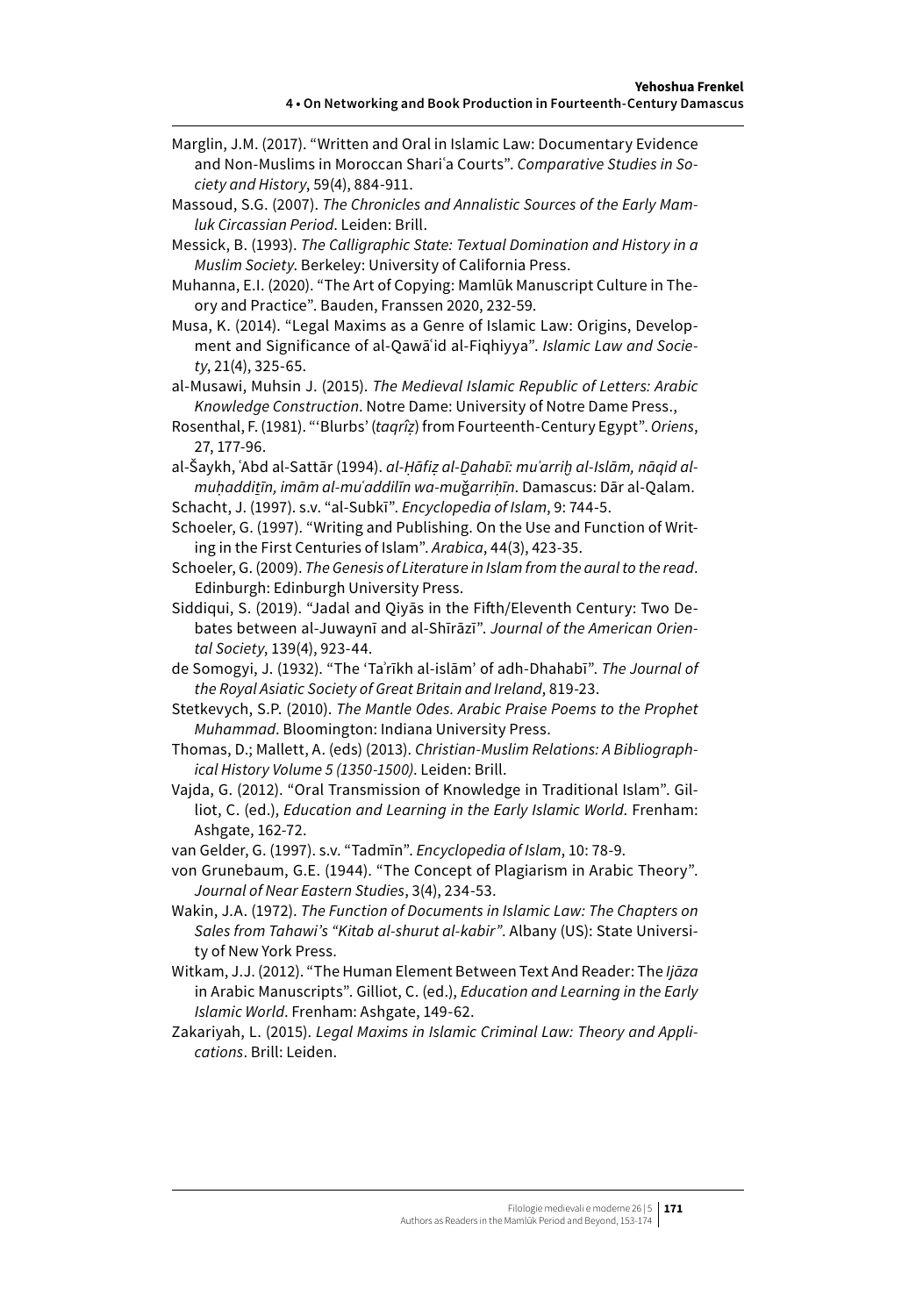#### **Appendix 1**

Edition of al-Ṣafadī's *taqrīẓ* for Tāǧ al-Dīn al-Subkī's *Ǧamʿ al-ǧawāmiʿ* (ms NLI Yahuda Ar. 198)

ّدنا مفتي الفرق حجة املذاهب جامع أشات / العلوم قاضي القضاة أبي نصر عبد الوهاب السبكي 1 تصنيف موالنا وسي ِ وأوزع العافني ُشكر فواصله / مبنذر كرمه الشافعي / امتع اهلل املسلمني بفضائله لكاتبه خليل بن أيبك ّ الصفدي ُ َّصنف يف تقريظ هذا امل َا ُصول َغدا َغريبا ّ تأمله ِجتد ً شيءا عجيب ِك ٌ تاب يف األ َا َو ًجمعا يف ُ اجلموع بال نَظير فال تَصرفه َعنك ُتكن ُمصيب َا بُدور ُم ّصن ٍ فات ٍ بشمس ُمنه يأتي لن تغيب به ُكشفت ُ َا ِ مثيب فأبرق ُم ِّصنفه َف ًريدا ُم ًشيرا من فوائده َا ِضه بَ ًعيدا أو قريب يناق ًا ُ َحكمه فما َ يخشى َرقيب َوأ َا ِ جنيب َّ وسدد ما ُ حواه ّ وكل َح ٍرف إذا شيبنا ُنيب به ِ َصاح ُته فما إن ُ تريب بأن تزين به وقد راقت ف واعجز حني أوجز مع ٍ بيان بها األديبا ٍ إال ُويعطي َمعاني لم يكن فيها ُمريبا ِن لفظة فما م ُّف يحكي السيبا َ ْصلني مع ٍ جدل بديع وحسن تصر حوى األ َا ٍ منه حبيب َْي غدا يناجي ُ بحسن بالغة َّكأن لنب ُ احلي َا ِ فخ ّل السيف يبلى يف َص ُداه له ضريب َا 2 على ِ أبواب ِ قاضينا نقيب كما ابن احلاجب املسكني >1ب< بسم اهلل الرحمن الرحيم عفوك َّ اللهم ورحمتك ّدنا قاضي القضاة ُح ّجة املذهب قال موالنا وسي 3 ُمفتي الفرق لسان املتكلمني سيف املناظرين ُ ّج الذي ال ينتهي ِّ ولكل ٍ بحر ساحل ِ والل عّل ُمة العلماء تاج الدين أبو نصر عبد الوهاب السبكي ابن قاضي القضاة شيخ اإلسالم تقي الدين أبي احلسن علي ابن قاضي القضاة زين الدين أبي محمد عبد الكايف ِ األنصاري اخلزرجي ُ السبكي الشافعي أمتع اهلل املسلمني بأيامه وبفوائده

<sup>1</sup> وفي مخطوطـة Garrett no. 4168Y Princeton – قاضـي القضـاة وشـيخ الإسـلام / ملـك ملـوك الفقهـاءِ سـلطان والأدبـاء مظهـر / الفوائــد والفنــون أبهــت والعُيــون حجــة / الإســلام شــرف الأنــام بقيــة الســلف الكِــرام ناصــر / السُــنّة والديــن قامِــع المبتَدِعــين لســان المتكلمــين / سَـيف المناظريــن رحْلــة الطالبــين قــدوة / المحقّقـين آخـِر المجتَهديــن سَـيّد العُلمــاء العامِلــين تــاج الدِيــن / أبــي نَصــر عبــد الوَهــاب / السُّـبكي الشـافعي تَغَمّـدهُ الله تعالـى / بِرَحمتـهِ الوَاسِـعة / وَرَوَّى ثَـراه بشـاتِ / سـحبِهَا الــه / بُمَحَمّـدٍ وَآلــهِ / وصَحْبـه.

<sup>2</sup> تاج الدين أبو نصر عبد الوهاب بن علي بن عبد الكايف السبكي األنصاري الشافعي)1370-771/1327-727(، رفع احلاجب عن مختصر ابن احلاجب حققاه علي محمد عوض وعادل أحمد عبد املوجود )بيروت: عالم الكتب، 1419/1999(.

<sup>3</sup> تاج الدين أبو نصر عبد الوهاب بن علي بن عبد الكايف السبكي األنصاري الشافعي )1370-771/1327-727(، طبقات الشافعية الكبرى حققا حقيق محمود محمد الطناحي، عبد الفتاح محمد الحلو (القاهرة: عيسى البابي الحلبي (1383-1976-1976-1966)، 10: 161؛ وقد خصّص تاج الدين كتابًا لترجمة والدِهِ تاج الدين كتاب إعلام الأعلام بمناقب شيخ اللإسلام قاضي القضاة علي السبكي رحمه الله (مخطوطة

Y2258 .no Garrett Princeton)، 24؛ وهذا هو بيت الشعر للمتنبي )965-354/915-303(. وينظر عند أبي احلسن علي الواحدي النيسابوري الشافعي (468/1076)، شرح ديوان المتنبي حققا ياسين الأيوبي وقصي الحسين (بيروت: دار الرائد العربي 1419/1999)، 397 )72(؛ وعند أبي العالء املعري )1058-973/449-363(، معجز أحمد ]شرح ديوان أبي الطيب املتنبي[ حقق عبد املجيد دياب )القاهرة: دار ، ب<br>المارف، 1992/1413/1992. 281.